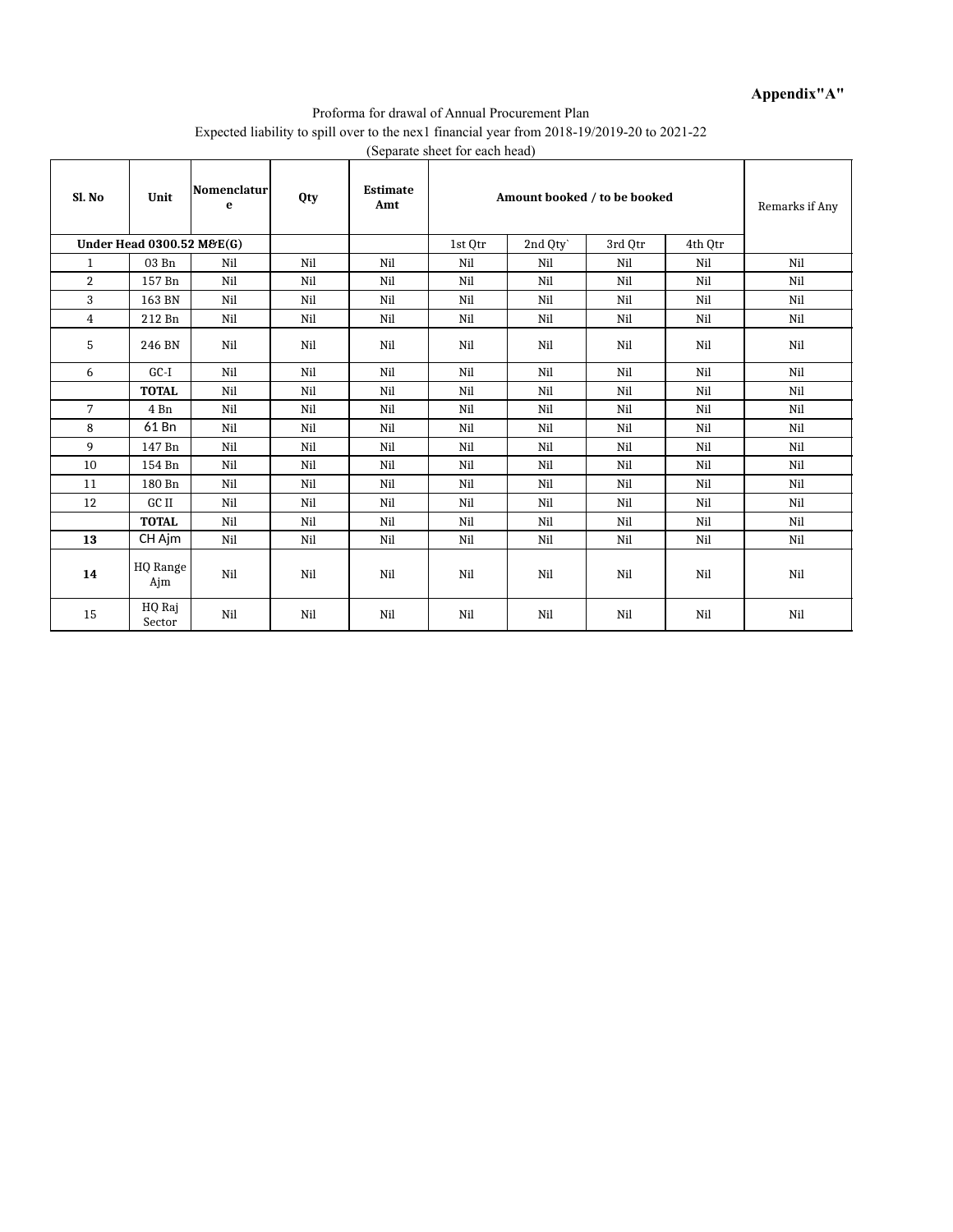#### **SEPARATE SHEET FOR 03.00.52 M&E(G) PART-B-50% CRITICAL ITEMS Appendix"B' Appendix"B' Appendix"B' SL NO Nomenclature Qty Amount to be booked (Qtr Wise) Remarks 1St Qtr 2nd Qtr 3rd Qtr 4th Qtr** 1 | Jute mat | 100 Nos | 450000 | 112500 | 112500 | 112500 | 112500 | 112500 | 1 2 Sign borad ARB <sup>200000</sup> <sup>50000</sup> <sup>50000</sup> <sup>50000</sup> <sup>50000</sup> 3 Purchase of LED TV 04 Nos 200000 <sup>50000</sup> <sup>50000</sup> <sup>50000</sup> <sup>50000</sup> 4 B.P. Mobile morcha 02 Nos 200000 50000 50000 50000 50000 5 ARB 200000 50000 50000 50000 50000 6 Purchase of sports items ARB 100000 25000 25000 25000 25000 25000 7 ARB 100000 25000 25000 25000 25000 8 | Plastic chair | 200 Nos | 100000| 25000| 25000| 25000 25000 9 | Plastic Table | 50 Nos | 215000| 53750| 53750| 53750| 53750 10 | K/ oil bhukhari | 25 nos | 50000 | 12500 | 12500 | 12500 | 12500 | 12500 | 1 **TOTAL 1815000 453750 453750 453750 453750** 1 R.O. System | 01 Nos | 100000| 25000| 25000| 25000| 25000 2 Kitchen utensil 150000 37500 37500 37500 37500 3 02 Nos 250000 62500 62500 62500 62500 4 | Led Bulbs | 1000 Nos | 200000| 50000| 50000| 50000 50000 5 Kitchen Equipments 157500 39375 39375 39375 39375 6 BDD/Spl Eqpts 50000 12500 12500 12500 12500 **TOTAL 907500 226875 226875 226875 226875** 1 | Security LED Lights | A/R | 100000 25000 25000 25000 25000 25000 2 A/R 100000 25000 25000 25000 25000 3 | Faujoments | A/R | 100000| 25000| 25000| 25000| 25000 4 Washing Machine A/R 100000 25000 25000 25000 25000 5 Hot Case Tiffins | A/R | 100000 25000 25000 25000 25000 25000 6 Tradesmen Tools | A/R | 200000 50000 50000 50000 50000 7 | '''''''''''''''''''''''''' | A/R | 100000| 25000| 25000| 25000| 25000<br>System – 100000| 25000| 25000| 25000| 8 | Selo Networking Items | A/R | 100000 25000 25000 25000 25000 25000 9 Brooms ( Various type) A/R 180000 45000 45000 45000 45000 10 | Dust Bins | A/R | 217500 54375 54375 54375 54375 11 | CCTV Camera | A/R | 100000| 25000| 25000| 25000| 25000 12 CCTV Accessories A/R 115000 28750 28750 28750 28750 **TOTAL 1512500 378125 378125 378125 378125 Estimated Amount UNDER HEAD 03.00.52 M&E(G) 03 BN** Ceremonial dress for quarter guard Purchase of various display board **UNDER HEAD 03.00.52 M&E(G) 157 BN** Various type Intruder /General alarm system Various type Various type **UNDER HEAD 03.00.52 M&E(G) 163 BN** Low Energy Indoor ceiling Lights Modern Kitchen Equipments Vibrating Sentry Alert System

#### **NEW PROCUREMENT PLAN FOR THE FINANCIAL YEAR 2021-22 IN R/O RAJ SECTOR**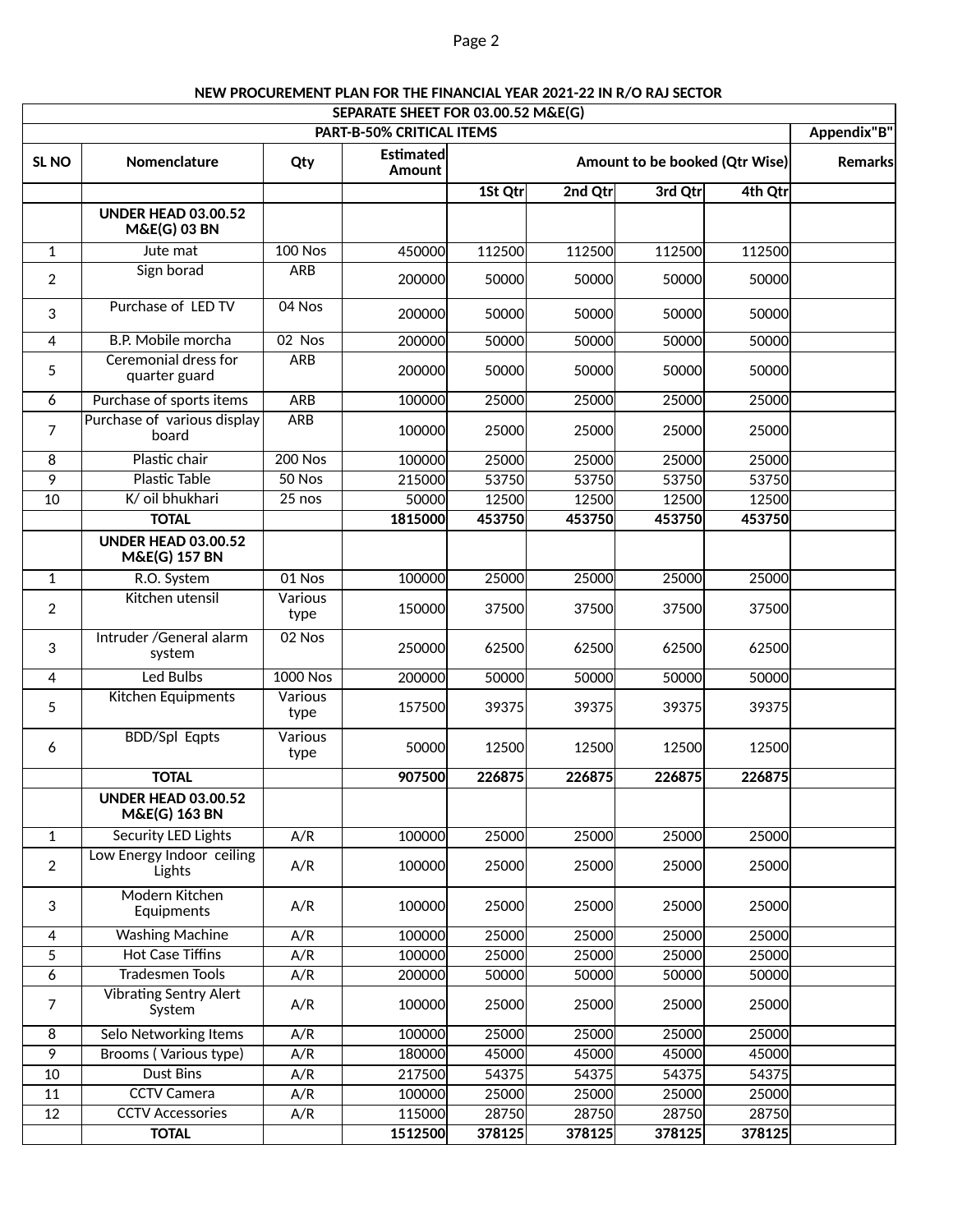|                 | <b>UNDER HEAD 03.00.52</b><br><b>M&amp;E(G) 212 BN</b>                                                         |                |         |              |              |                |                |  |
|-----------------|----------------------------------------------------------------------------------------------------------------|----------------|---------|--------------|--------------|----------------|----------------|--|
| $\mathbf{1}$    | CCTV(PTZ) Camera for<br>Camp Security                                                                          | 14 Nos         | 100000  | 25000        | 25000        | 25000          | 25000          |  |
| $\overline{2}$  | Video Camera and Still<br>Camera                                                                               | 05 Nos         | 200000  | 50000        | 50000        | 50000          | 50000          |  |
| 3               | Refrigerator /D0Freezer                                                                                        | 08 Nos.        | 100000  | 25000        | 25000        | 25000          | 25000          |  |
| 4               | Plasma TV for Trg.                                                                                             | 04 Nos         | 100000  | 25000        | 25000        | 25000          | 25000          |  |
| 5               | PA Equipment                                                                                                   | 04 Nos         | 100000  | 25000        | 25000        | 25000          | 25000          |  |
| 6               | <b>Fogging Machine</b>                                                                                         | 04 Nos         | 100000  | 25000        | 25000        | 25000          | 25000          |  |
| 7               | <b>Empty Barrel</b>                                                                                            | <b>200 Nos</b> | 100000  | 25000        | 25000        | 25000          | 25000          |  |
| 8               | Fire Extinguisher (Complete<br>fire Point)                                                                     | 16 Nos.        | 173750  | 43438        | 43438        | 43437          | 43437          |  |
| 9               | Class room Chair                                                                                               | <b>100 Nos</b> | 50000   | 12500        | 12500        | 12500          | 12500          |  |
| 10              | <b>Dinning Table</b>                                                                                           | 16 Nos.        | 50000   | 12500        | 12500        | 12500          | 12500          |  |
| $\overline{11}$ | <b>Dinning Chair</b>                                                                                           | <b>100 Nos</b> | 50000   | 12500        | 12500        | 12500          | 12500          |  |
| 12              | <b>Printer for Computers</b>                                                                                   | $08$ Nos.      | 50000   | 12500        | 12500        | 12500          | 12500          |  |
| 13              | <b>UPS for Computer</b>                                                                                        | 50 Nos.        | 80000   | 20000        | 20000        | 20000          | 20000          |  |
| 14              | Multi Media Projector                                                                                          | 08 Nos.        | 107500  | 26875        | 26875        | 26875          | 26875          |  |
|                 | <b>TOTAL</b>                                                                                                   |                | 1361250 | 340313       | 340313       | 340312         | 340312         |  |
|                 | <b>UNDER HEAD 03.00.52</b><br><b>M&amp;E(G) 246 BN</b>                                                         |                |         |              |              |                |                |  |
| $\mathbf{1}$    | <b>Utensils for all mess</b>                                                                                   | A/R            | 1000000 | 500000       | 0            | 500000         | 0              |  |
| $\overline{2}$  | Tarpaulin 24"x24" for cook<br>house                                                                            | 09 Nos         | 100000  | 100000       | 0            | 0              | 0              |  |
| 3               | <b>FLY Catcher</b>                                                                                             | $20$ Nos       | 100000  | 100000       | O            | O              | 0              |  |
| 4               | Bugle MK01 with<br>Strings Bugle and trumpet<br>Green/Royal (E/S).                                             | 09 Nos         | 50000   | 50000        | 0            | 0              | 0              |  |
| 5               | <b>TOOLS Tools Kit for</b><br>Carpenter (one set per<br>Carpenter) Name of items<br>to be notified separately. | 01 SET         | 250000  | 250000       | 0            | 0              | 0              |  |
| 6               | Axes Felling with handle.                                                                                      | 10             | 25000   | 25000        | O            | 0              | $\Omega$       |  |
| $\overline{7}$  | Picks Axe with helves.                                                                                         | 100            | 150000  | 150000       | $\mathbf{0}$ | $\mathbf 0$    | $\Omega$       |  |
| 8               | Chairs Camp Officers.                                                                                          | 100            | 250000  | 250000       | $\mathbf{0}$ | $\mathbf{0}$   | $\Omega$       |  |
| 9               | <b>Hooks Bills</b>                                                                                             | 64             | 50000   | 50000        | $\mathbf{0}$ | $\mathbf{0}$   | $\Omega$       |  |
| 10              | <b>Table Camp</b>                                                                                              | 50 Nos         | 500000  | <sup>0</sup> | 500000       | $\mathbf{0}$   | 0              |  |
| 11              | Tools and implements for<br>Gardner (E/S).                                                                     | 1              | 50000   | 50000        | 0            | 0              | $\Omega$       |  |
| 12              | Equipment for Barber.                                                                                          | 03 SET         | 100000  | 100000       | O            | 0              | 0l             |  |
| 13              | Equipment for Washermen                                                                                        | <b>05 NOS</b>  | 500000  | 0l           | 500000       |                |                |  |
| 14              | Clock Alarm/ Wall                                                                                              | 20             | 10000   | 10000        | 0            | 0              | $\Omega$       |  |
| $\overline{15}$ | Ladders                                                                                                        | $\mathbf{1}$   | 5000    | 5000         | 0            | $\mathbf{0}$   | $\overline{0}$ |  |
| 16              | <b>Black Board</b>                                                                                             | 10 Nos         | 15000   | 15000        | 0            | $\mathbf{0}$   | $\overline{0}$ |  |
| $\overline{17}$ | Pointer.                                                                                                       | $10$ Nos       | 5000    | 5000         | <sub>0</sub> | $\overline{0}$ | $\overline{0}$ |  |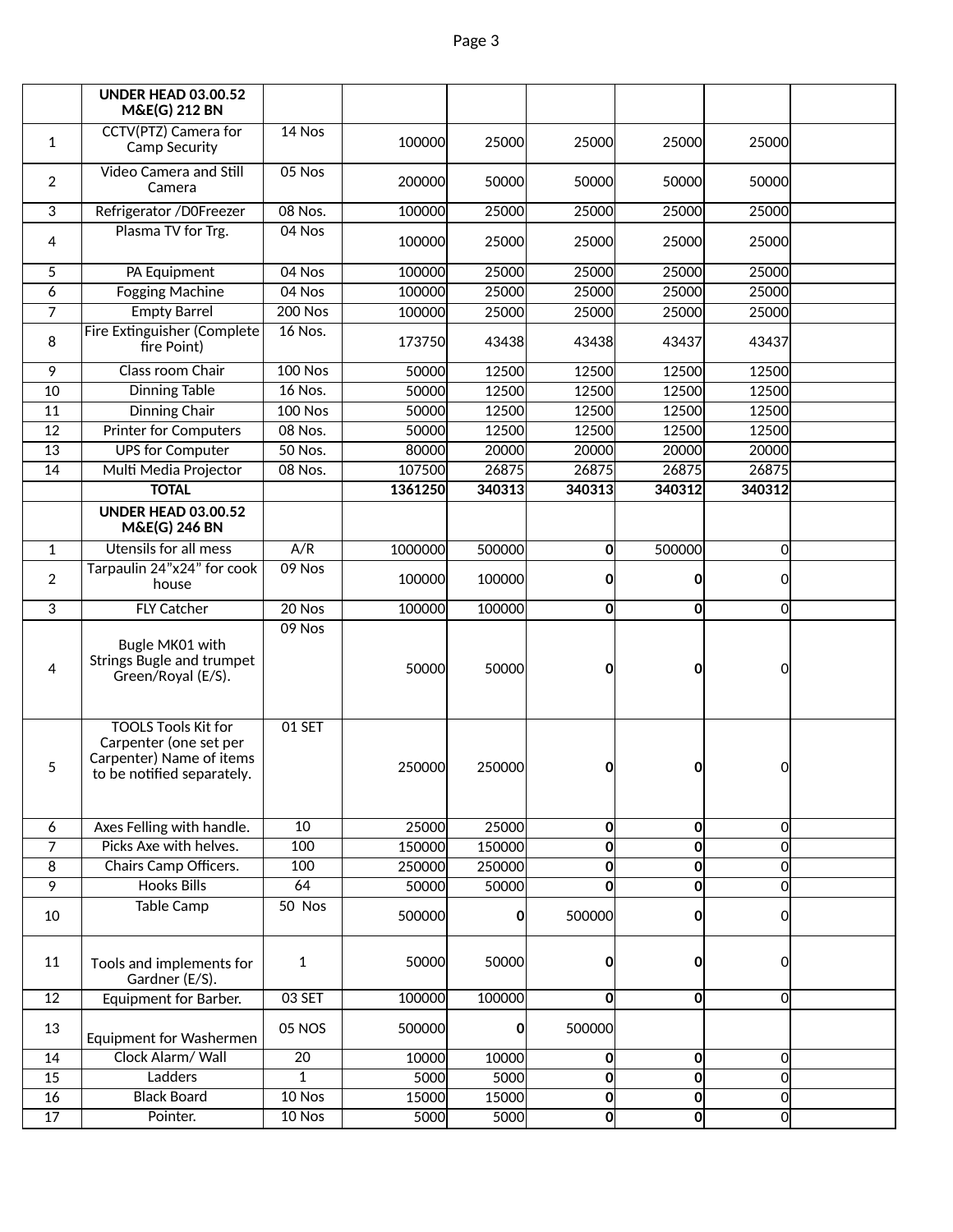| 18 | Stretcher                                                                                   | 10 Nos         | 100000 | 100000   | $\mathbf{0}$ | $\mathbf 0$  | 0              |  |
|----|---------------------------------------------------------------------------------------------|----------------|--------|----------|--------------|--------------|----------------|--|
| 19 | Mat Door (E/S)                                                                              | $100$ Nos      | 250000 | 250000   | 0            | $\mathbf 0$  | $\Omega$       |  |
|    | Hand Cuff Common with                                                                       | $20$ Nos       |        |          |              |              |                |  |
| 20 | chain                                                                                       |                | 100000 | 100000   | 0            | 0            | 0              |  |
| 21 | <b>Brooms Sweeper with</b><br>handle.                                                       | <b>150 Nos</b> | 200000 | 200000   | $\mathbf{0}$ | 0            | Οl             |  |
| 22 | <b>Balance scale with various</b><br>weight.                                                | 08 Nos         | 100000 | 100000   | 0            | 0            | 0              |  |
| 23 | Tools and materials for<br>tailors.                                                         | 1 SET          | 50000  | 50000    | $\mathbf{0}$ | 0            | 0              |  |
| 24 | Tools and equipment for<br>Boots and equipment<br>repair.                                   | 3              | 25000  | 25000    | 0            | 0            | 0              |  |
| 25 | Barrels. (200 LTR)                                                                          | 50 Nos         | 150000 | 150000   | $\mathbf 0$  | $\mathbf{0}$ | $\Omega$       |  |
| 26 | <b>LED Torch</b>                                                                            | $65$ Nos       | 250000 | 250000   | 0            | $\bf{0}$     | $\overline{0}$ |  |
| 27 | Chain Securing Rifles 5 1/2                                                                 | $100$ Nos      | 25000  | 25000    | $\mathbf{0}$ | $\bf{0}$     | 0              |  |
| 28 | Chain Securing Rifles (Kote)                                                                | <b>40 NOS</b>  | 25000  | 25000    | $\mathbf{0}$ | 0            | 0l             |  |
| 29 | Chain brass/Golden plated<br>for QG.                                                        | 500 Mts        | 250000 | 250000   | $\mathbf{0}$ | $\Omega$     | Οl             |  |
| 30 | Fencing poles brass pips<br>2'x2' with steel spikes brass<br>round top with hook.           | 30 Nos         | 250000 | 250000   | 0            | 0            | 0              |  |
| 31 | Flag CRP with CREST &<br>Cord.                                                              | 08 Nos         | 25000  | 25000    | $\mathbf{0}$ | $\bf{0}$     | 0              |  |
| 32 | Flag post plate Brass<br>44'x44' with white metal<br>CRP Crest and title letters<br>size 3' | $01$ No        | 50000  | 50000    | 0            | 0            | 0              |  |
| 33 | Gong with stand and<br>hammer (Brass)                                                       | $01$ No        | 50000  | 50000    | 0            | 0            | 0              |  |
| 34 | Gunny Cloth.                                                                                | 2000 mtrs      | 150000 | 150000   | $\mathbf{0}$ | 0            | 0              |  |
| 35 | Iron (Dhobi).                                                                               | 10 Nos         | 50000  | 50000    | $\mathbf{0}$ | $\bf{0}$     | 0              |  |
| 36 | Key Box Q.G                                                                                 | $01$ No        | 100000 | 100000   | $\mathbf{0}$ | $\bf{0}$     | 0              |  |
| 37 | Looking Glass Full Size with<br>stand brass.                                                | $\mathbf{1}$   | 50000  | 50000    | $\mathbf{0}$ | $\mathbf{0}$ | 이              |  |
| 38 | Megaphone                                                                                   | 07 Nos         | 25000  | 25000    | $\mathbf 0$  | $\mathbf 0$  | $\overline{0}$ |  |
| 39 | Notice Board                                                                                | 07 Nos         | 70000  | 70000    | 0            | $\bf{0}$     | $\Omega$       |  |
| 40 | Phawras with handle.                                                                        | 02 Nos         | 25000  | 25000    | 0            | 0            | 0              |  |
| 41 | Steel Trunk M.c.                                                                            | 45 Nos         | 150000 | 150000   | $\mathbf{0}$ | $\Omega$     | Οl             |  |
| 42 | Sign Board.                                                                                 | 13 Nos         | 100000 | 100000   | 0            | 0            | 0              |  |
| 43 | Shamiana with side wall Set                                                                 | 02 Set         | 250000 | 250000   | 0            | 0            | 0              |  |
| 44 | <b>Talwar Grass Cutting</b>                                                                 | <b>100 Nos</b> | 50000  | 50000    | $\mathbf 0$  | $\mathbf{0}$ | $\Omega$       |  |
| 45 | Mobile P.A. Equipment                                                                       | 02 Nos         | 50000  | 50000    | 0            | 0            | 0              |  |
| 46 | <b>Height Measuring Stand</b>                                                               | 01 Nos         | 10000  | 10000    | 0            | 0            | 0              |  |
| 47 | Racks for rifles with Amns<br>box iron                                                      | 12 Nos         | 250000 | 250000   | 0            | 0            | 0              |  |
| 48 | Water filter.                                                                               | 07 Nos         | 700000 | $\Omega$ | 500000       |              | 200000         |  |
| 49 | Air conditioner (1.5 Ton)                                                                   | 02 Nos         | 150000 | 150000   | $\mathbf{0}$ | $\mathbf{0}$ | <sup>o</sup>   |  |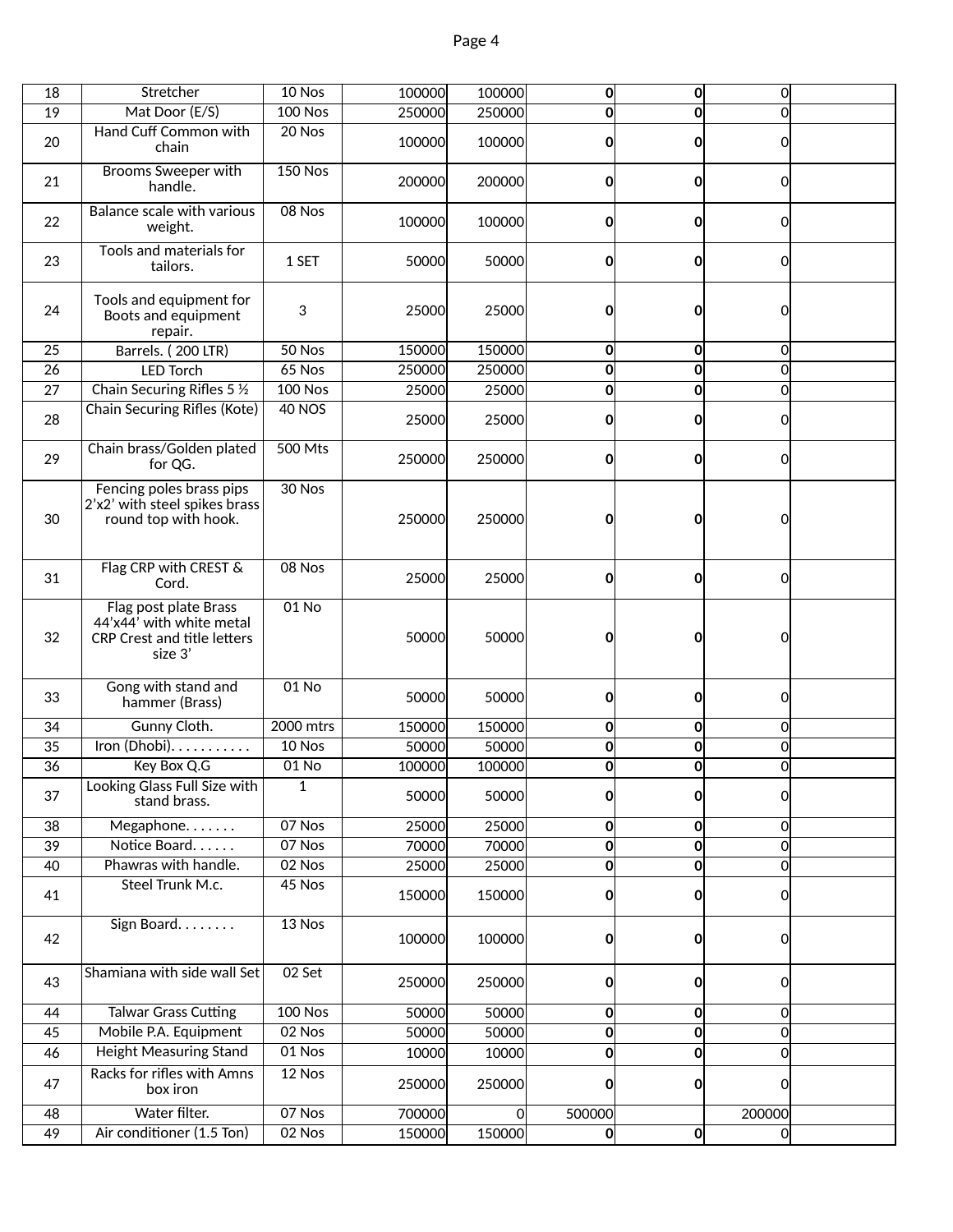| 50                  | Deep Freezer / Refrigerator<br>For Coy Messes in GCs/BNs         | 5              | 280000           | 280000         | O              | $\Omega$                | 0              |  |
|---------------------|------------------------------------------------------------------|----------------|------------------|----------------|----------------|-------------------------|----------------|--|
| 51                  | Tools / Equipments /<br>Machines for Electrician<br>and Plumber. | 8              | 250000           | 250000         | O              | $\mathbf{0}$            | 0              |  |
| 52                  | Tools / Equipments /<br>Machines for Mochi /<br>Safaikarmachari  | A/R            | 250000           | 250000         | 0              | 0                       | 0              |  |
| 53                  | All kinds of LED<br>Lights/Tubes                                 | <b>200 Nos</b> | 250000           | 250000         | 0              | $\mathbf{0}$            | $\Omega$       |  |
| 54                  | <b>ROPE MANILA VERIOUS</b><br><b>SIZE</b>                        | 1000 Mtr       | 250000           | 250000         | $\mathbf{0}$   | O                       | 0              |  |
| 55                  | Monkey rope stand iron<br>Supporting wire and hooks              | 02 Nos         | 50000            | 50000          | 0              | O                       | 0              |  |
| 56                  | Beam stand adjustable<br>iron/RCC & Beam bar size<br>13'x6"x3    | 02 Nos         | 50000            | 50000          | 0              | $\mathbf{O}$            | 0              |  |
| 57                  | Medicine ball 3 to 5 Kgs.                                        | 50 Nos         | 50000            | 50000          | 0              | $\mathbf{0}$            | 0              |  |
| 58                  | Log (weight 90 to 120 lbs,                                       | 04 Nos         | 25000            | 25000          | 0              | $\mathbf 0$             | $\overline{0}$ |  |
| 59                  | Parallel bar                                                     | 01 Nos         | 25000            | 25000          | 0              | $\mathbf 0$             | 0              |  |
| 60                  | Horizontal bar                                                   | 01 Nos         | 50000            | 50000          | 0              | $\mathbf{0}$            | $\overline{0}$ |  |
| 61                  | Scanner                                                          | 01 No          | 20000            | 20000          | 0              | $\mathbf 0$             | $\overline{0}$ |  |
| 62                  | Visualizer                                                       | 01 No          | 25000            | 25000          | 0              | $\mathbf{0}$            | $\overline{0}$ |  |
| 63                  | Smart board                                                      | 01 No          | 25000            | 25000          | 0              | $\mathbf 0$             | $\Omega$       |  |
| 64                  | <b>TV Plasma</b>                                                 | $01$ No        | 50000            | 50000          | 0              | $\overline{\mathbf{0}}$ | $\Omega$       |  |
| 65                  | Multi Media Projector -                                          | 01 No          | 80000            | 80000          | $\mathbf{O}$   | $\mathbf{0}$            | $\Omega$       |  |
| 66                  | <b>LCD</b><br>Conference Mike system                             | $01$ Set       | 50000            | 50000          | 0              | $\mathbf{0}$            | $\Omega$       |  |
| 67                  | for class room<br>Complete cricket kit                           | $\mathbf{1}$   | 50000            | 50000          | 0              | $\mathbf{0}$            | $\Omega$       |  |
|                     | <b>BASKET Ball Set</b>                                           | $1$ Set        |                  |                |                |                         |                |  |
| 68                  |                                                                  |                | 50000            | 50000          | 0              | $\mathbf{0}$            | $\Omega$       |  |
| 69                  | <b>KABADDI PLAYING KIT WITH</b><br>CHUEC                         | 02 Teams       | 50000            | 50000          | 0              | $\mathbf{0}$            | 0              |  |
| 70                  | <b>BADMINTON kit/SET</b>                                         | 10 set         | 100000           | 100000         | $\Omega$       | 0                       | 0              |  |
| 71                  | <b>VOLLEYBALL Set</b>                                            | $07$ Set       | 150000           | 150000         | $\mathbf{0}$   | $\mathbf{0}$            | $\Omega$       |  |
| 72                  | <b>FOOTBALL EQUIPMENT</b>                                        | 01 Set         | 250000           | 250000         | 0              | $\mathbf{0}$            | 0              |  |
| 73                  | Multi gymnasium<br>Equipment set                                 | 01 Nos         | 500000           | 0              | 0              |                         | 500000         |  |
| $\overline{74}$     | Four station Home Gym                                            | 07 Nos         | 1000000          | $\overline{0}$ | 500000         | 0                       | 500000         |  |
| 75                  | Foam mattress                                                    | A/R            | 150000           | 0              | 150000         | O                       | $\Omega$       |  |
| 76                  | <b>Kipping Rop</b>                                               | 50 Nos         | 25000            | $\Omega$       | $\Omega$       | 25000                   | 0              |  |
|                     | <b>Total</b>                                                     |                | 10665000         | 6790000        | 2150000        | 525000                  | 1200000        |  |
|                     | <b>UNDER HEAD 03.00.52</b><br>M&E(G) GC I Ajmer                  |                |                  |                |                |                         |                |  |
| 1                   | Camp Chair                                                       | 80             | 500000           | 125000         | 125000         | 125000                  | 125000         |  |
| $\overline{2}$      | Camp Table                                                       | 120            | 552500           | 138125         | 138125         | 138125                  | 138125         |  |
| 3<br>$\overline{4}$ | Door mats                                                        | 800            | 250000           | 62500          | 62500          | 62500                   | 62500          |  |
| 5                   | Fire extiguishers<br>Fire equipment                              | 140<br>40      | 250000<br>250000 | 62500<br>62500 | 62500<br>62500 | 62500<br>62500          | 62500<br>62500 |  |
| 6                   | Water storage tanks                                              | 45             | 300000           | 75000          | 75000          | 75000                   | 75000          |  |
|                     |                                                                  |                |                  |                |                |                         |                |  |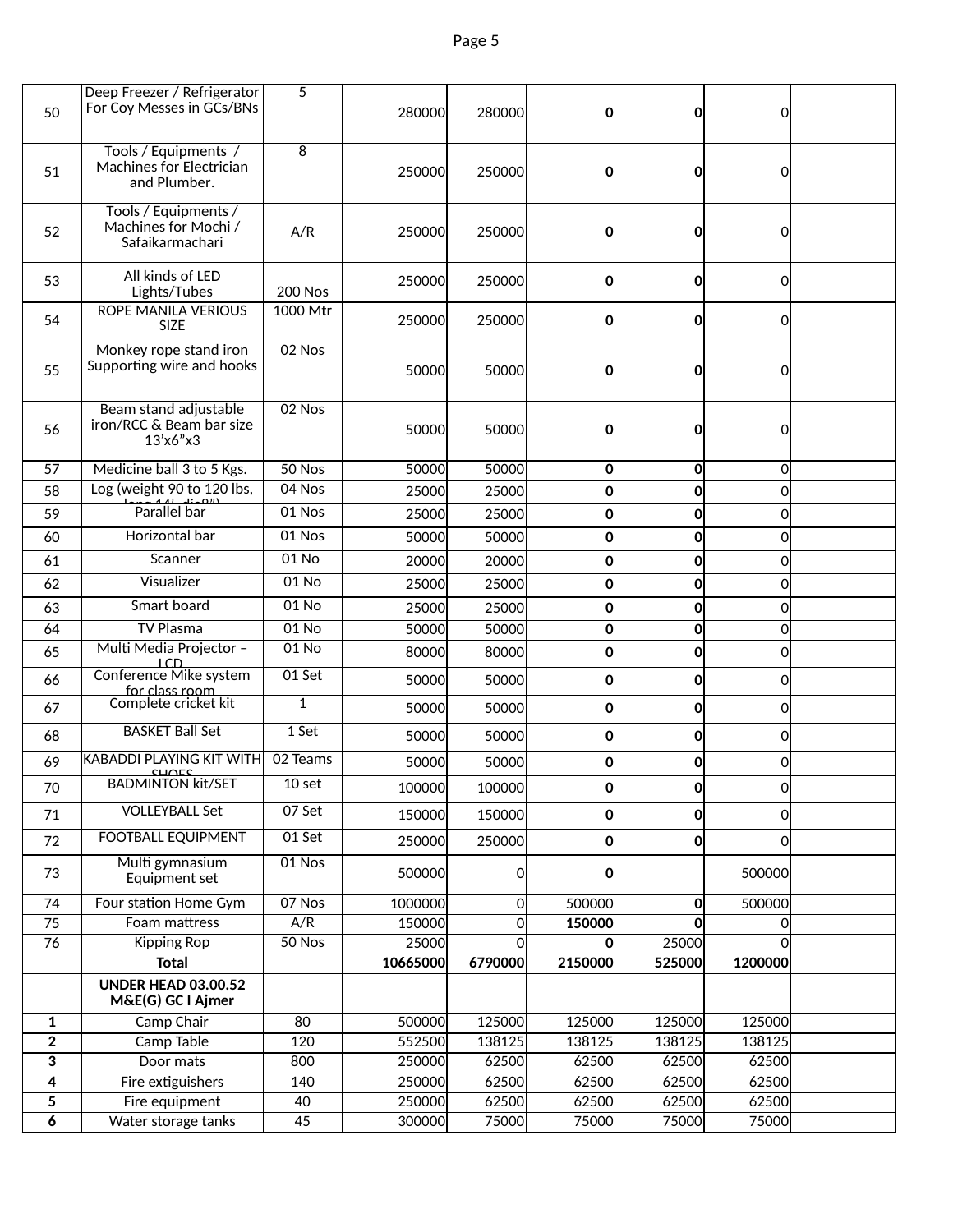| 7              | Stabilizer 1/5 KVA                                                       | 22                       | 300000  | 75000    | 75000       | 75000          | 75000          |  |
|----------------|--------------------------------------------------------------------------|--------------------------|---------|----------|-------------|----------------|----------------|--|
| 8              | Hassan Cloth                                                             | 10000                    | 325000  | 81250    | 81250       | 81250          | 81250          |  |
| 9              | <b>CRPF Flags</b>                                                        | 30                       | 300000  | 75000    | 75000       | 75000          | 75000          |  |
| 10             | <b>National Flags</b>                                                    | 50                       | 300000  | 75000    | 75000       | 75000          | 75000          |  |
|                | <b>Total</b>                                                             |                          | 3327500 | 831875   | 831875      | 831875         | 831875         |  |
|                | $4$ BN                                                                   |                          |         |          |             |                |                |  |
| 1              | Safai karmachari Tools                                                   | ARB                      | 50000   | 50000    | 0           | 0              | 0              |  |
| $\overline{2}$ | <b>Corpenter Tools</b>                                                   | ARB                      | 100000  | $\Omega$ | 100000      | $\Omega$       | $\mathbf 0$    |  |
| 3              | CC TV complete set                                                       | 10 set                   | 500000  | 250000   | $\mathbf 0$ | 250000         | $\mathbf 0$    |  |
| 4              | <b>Wall Clock</b>                                                        | 30 Nos                   | 30000   | $\Omega$ | $\Omega$    | $\Omega$       | 30000          |  |
| 5              | <b>Battery for Generator Set</b>                                         | 15 Nos                   | 100000  | $\Omega$ | 100000      | O              | $\Omega$       |  |
| 6              | <b>Broom Stick</b>                                                       | 02 Qntl                  | 100000  | 0        |             | 100000         | $\Omega$       |  |
| 7              | <b>Battery for Spl EQPT</b>                                              | ARB                      | 100000  | $\Omega$ | 100000      | $\Omega$       | $\overline{0}$ |  |
| 8              | Water Purifier RO Plant                                                  | 03 Nos                   | 600000  | 200000   | 200000      | 200000         | 0              |  |
|                |                                                                          |                          |         |          |             |                |                |  |
| 9              | Tarpauline for Cook House                                                | 25 Nos                   | 100000  | ∩        | 0           | 100000         | 0              |  |
| 10             | PA Equipmets for TRG                                                     | 01 Set                   | 150000  | 150000   | 0           | $\Omega$       | $\Omega$       |  |
|                | <b>TOTAL</b>                                                             |                          | 1830000 | 650000   | 500000      | 650000         | 30000          |  |
|                | 61Bn                                                                     |                          |         |          |             |                |                |  |
| $\mathbf{1}$   | P.A. Equipments                                                          | 01 Set                   | 100000  | 100000   | 0           | $\overline{0}$ | 0              |  |
| $\overline{2}$ | LED Bulb/LED security light                                              |                          | 200000  | 200000   | 0           | <sub>0</sub>   | 0l             |  |
| 3              | Various type sign board                                                  | $\overline{\phantom{a}}$ | 200000  | 200000   | 0           | $\overline{0}$ | 0l             |  |
| 4              | <b>Industrial Washing Machine</b>                                        | $\overline{\phantom{a}}$ | 200000  | 0        | 200000      | $\overline{0}$ | 0l             |  |
| 5              | <b>Tailor and cobbler Machine</b>                                        | $\overline{\phantom{a}}$ | 100000  | 0        | 100000      | $\Omega$       | 0l             |  |
| 6              | All<br>of<br>type<br>Armr.<br>/Cptr./Mochi/Barber<br>/Gardner/Mali tools |                          | 100000  | 0        | 100000      | 0              | 0l             |  |
| 7              | <b>Cooking Utensils</b>                                                  | $\overline{\phantom{a}}$ | 200000  | 0        | 200000      | <sub>0</sub>   | 0l             |  |
| 8              | Q.G. Equipments                                                          |                          | 100000  | 0        | 0           | 100000         | 0              |  |
| 9              | Kero heater/ Bukharies                                                   | A/R                      | 500000  | $\Omega$ | 0           | 500000         | $\mathbf{0}$   |  |
| 10             | <b>Empty Barrels</b>                                                     |                          | 100000  | $\Omega$ | 0           | 100000         | $\mathbf{0}$   |  |
| 11             | Class room chair                                                         | $\overline{\phantom{a}}$ | 200000  | $\Omega$ | 0           | 0              | 200000         |  |
| 12             | Grass cutting machine                                                    | 02 Nos.                  | 100000  | $\Omega$ | 0           | 0              | 100000         |  |
| 13             | All Type of Sports Items                                                 |                          | 200000  | O        | 0           | O              | 200000         |  |
| 14             | Other Misc store                                                         |                          | 600000  | 200000   | 200000      | 100000         | 100000         |  |
|                | <b>Total</b>                                                             |                          | 2900000 | 700000   | 800000      | 800000         | 600000         |  |
|                | 147 Bn                                                                   |                          |         |          |             |                |                |  |
| 1              | Purchase of Display/Sign<br>Board                                        | <b>AORB</b>              | 55000   | 55000    | 0           | $\overline{0}$ | 0l             |  |
| $\overline{2}$ | Deep Freezer                                                             | 03 Nos                   | 150000  | $\Omega$ | 150000      | $\overline{0}$ | 이              |  |
|                | Portable Rifle Rack for 20                                               | $08$ Nos                 |         |          |             |                |                |  |
| 3              | Nos Rifle                                                                |                          | 100000  | 0        | 100000      | $\Omega$       | 0l             |  |
| 4              | Hot Case 22 Men Set                                                      | $20$ Nos                 | 100000  | 100000   | 0           | $\Omega$       | 0              |  |
| 5              | Water cooler                                                             | 05 Nos                   | 250000  | $\Omega$ | $\mathbf 0$ | 250000         | 0l             |  |
| 6              | Fire Extinguisher 9kgs Foam<br>Type                                      | <b>10 NOS</b>            | 15000   | ი        | 0           | 0l             | 15000          |  |
|                | <b>TOTAL</b>                                                             |                          | 670000  | 155000   | 250000      | 250000         | 15000          |  |
|                | <b>154 BN</b>                                                            |                          |         |          |             |                |                |  |
| $\mathbf{1}$   | PURCHASE OF AIR COOLER                                                   | <b>30 NOS</b>            | 240000  | 240000   | 0           | <sup>o</sup>   | 0l             |  |
|                |                                                                          |                          |         |          |             |                |                |  |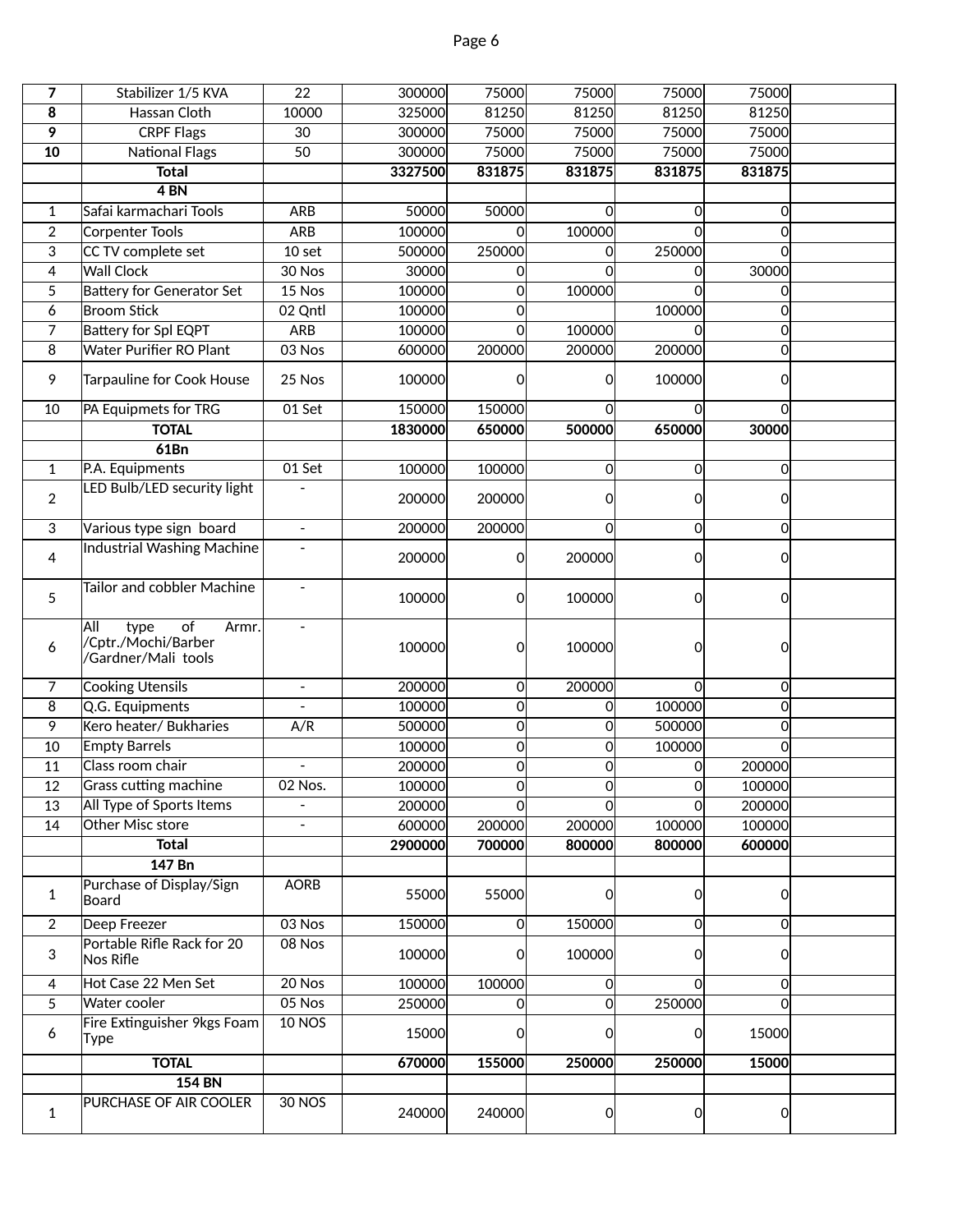| $\overline{2}$        |                                                                  |                     |                 |                |                                  |                                |                 |  |
|-----------------------|------------------------------------------------------------------|---------------------|-----------------|----------------|----------------------------------|--------------------------------|-----------------|--|
|                       | <b>WATER PURIFIER SYSTEM</b>                                     | 01 SET              | 249000          | 249000         | 0                                | 0                              | $\overline{0}$  |  |
| 3                     | PURCHASE OF TARPAULIN<br><b>FOR COOK HOUSE</b>                   | <b>16 NOS</b>       | 115200          | 0l             | 115200                           | 0l                             | οl              |  |
| 4                     | PURCHASE OF CONFERENCE<br><b>SYSTEM MAIN UNIT</b>                | 01 SET              | 127000          | 0              | <b>127000</b>                    | 0l                             | οl              |  |
| 5                     | PURCHASE OF CIRCUIT P.T<br><b>ITEMS</b>                          | 02 SET              | 147000          | $\Omega$       | 0l                               | 147000                         | <sub>0</sub>    |  |
| 6                     | <b>PURCHASE</b><br>OF<br><b>FIRE</b><br><b>EXTINGUSHER</b>       | $15$ NOS            | 105000          | 105000         | 0                                | 0l                             | Οl              |  |
| $\overline{7}$        | PURCHASE OF TRAINING<br><b>EQUIPEMNTS</b>                        | 02 NOS              | 116000          | 0              | 0l                               | 0                              | 116000          |  |
| 8                     | <b>PURCHASE</b><br>OF<br><b>LED</b>                              | <b>02 NOS</b>       | 130000          | 130000         | $\overline{0}$                   | 0l                             | 0l              |  |
| 9                     | PURCHASE OF BIO- METRIC<br><b>IDENTIFICATION SYSTEM</b>          | 01 SET              | 122000          |                | 122000                           |                                |                 |  |
| 10                    | PURCHASE OF LABORATORY<br>EQUIPMENTS/ITEMS                       | ARB                 | 135000          | $\Omega$       | 0                                | 0l                             | 135000          |  |
| 11                    | <b>PURCHASE</b><br>OF<br><b>CROSS</b>                            | 100 Mtrs            | 82000           | $\Omega$       | 82000                            | <sub>0</sub>                   | <sup>o</sup>    |  |
| 12                    | <b>PURCHASE</b><br>OF<br>DAW/COMMANDO KNIFE                      | <b>100 NOS</b>      | 41000           | Οl             | 41000                            | 0l                             | Οl              |  |
| 13                    | <b>PROCUREMENT</b><br>OF<br>KITCHEN EQUIPMENT FOR<br><b>MESS</b> | <b>02 NOS</b>       | 184000          | 0              | 0                                | 184000                         | Οl              |  |
|                       |                                                                  |                     |                 |                |                                  |                                |                 |  |
|                       | <b>TOTAL</b>                                                     |                     | 1793200         | 724000         | 487200                           | 331000                         | 251000          |  |
|                       | <b>180 Bn</b>                                                    |                     |                 |                |                                  |                                |                 |  |
| $\mathbf{1}$          | R.O. Water Purifier System<br>50 LTRS                            | 04 Nos              | 250000          | 250000         | 0                                | 0l                             | 0l              |  |
| $\overline{2}$        | Hunter Light                                                     | 10 Nos              | 150000          | 0              | 150000                           | 0                              | 이               |  |
| $\overline{3}$        | Coffee Vending Machine                                           | 01 No               | 50000           | 0              | 50000                            | 이                              | 이               |  |
| 4                     | <b>Washing Machine 8.5 Kgs</b>                                   | 02 Nos              | 50000           | 0              | 50000                            | 0                              | 01              |  |
| 5                     | <b>Fogging Machine</b>                                           | 02 Nos              | 50000           | $\Omega$       | 50000                            | <sub>0</sub>                   | 0               |  |
| 6                     | <b>Fly Catcher</b>                                               | 15 Nos              | 50000           | 0              | 50000                            | $\Omega$                       | 이               |  |
| 7                     | <b>Water Dispenser</b>                                           | 10 NOs              | 200000          | 0              | <sub>0</sub>                     | 200000                         | 이               |  |
| 8                     | <b>Carpenter Tools</b>                                           | 01 Set              | 25000           | <sub>0</sub>   | $\overline{0}$                   | 25000                          | 이               |  |
| 9                     | Tailor Tools                                                     | 01 Set              | 25000           | <sub>0</sub>   | $\overline{0}$                   | 25000                          | 이               |  |
| 10                    | <b>Mochi Tools</b>                                               | 01 Set              | 15000           | 0              | 0                                | 15000                          | 0l              |  |
| 11                    | Barber tools                                                     | 01 Set              | 10000           | 0              | 0                                | 이                              | 10000           |  |
| 12                    | Digging tools                                                    | <b>AORB</b>         | 250000          | 250000         | 0                                | 0                              | 0l              |  |
| 13                    | Armourer Tools.                                                  | $01$ set            | 10000           | $\Omega$       | $\overline{O}$                   | 0                              | 10000           |  |
| 14                    | <b>Cooking Utensils</b>                                          | <b>AORB</b>         | 100000          | 0              | 0                                | 0                              | 100000          |  |
| 15<br>$\overline{16}$ | Desert air Cooler<br>Tailor shop equipments                      | $100$ Nos<br>03 Set | 400000<br>80000 | $\Omega$<br>Οl | $\overline{0}$<br>$\overline{0}$ | <sub>0</sub><br>$\overline{0}$ | 400000<br>80000 |  |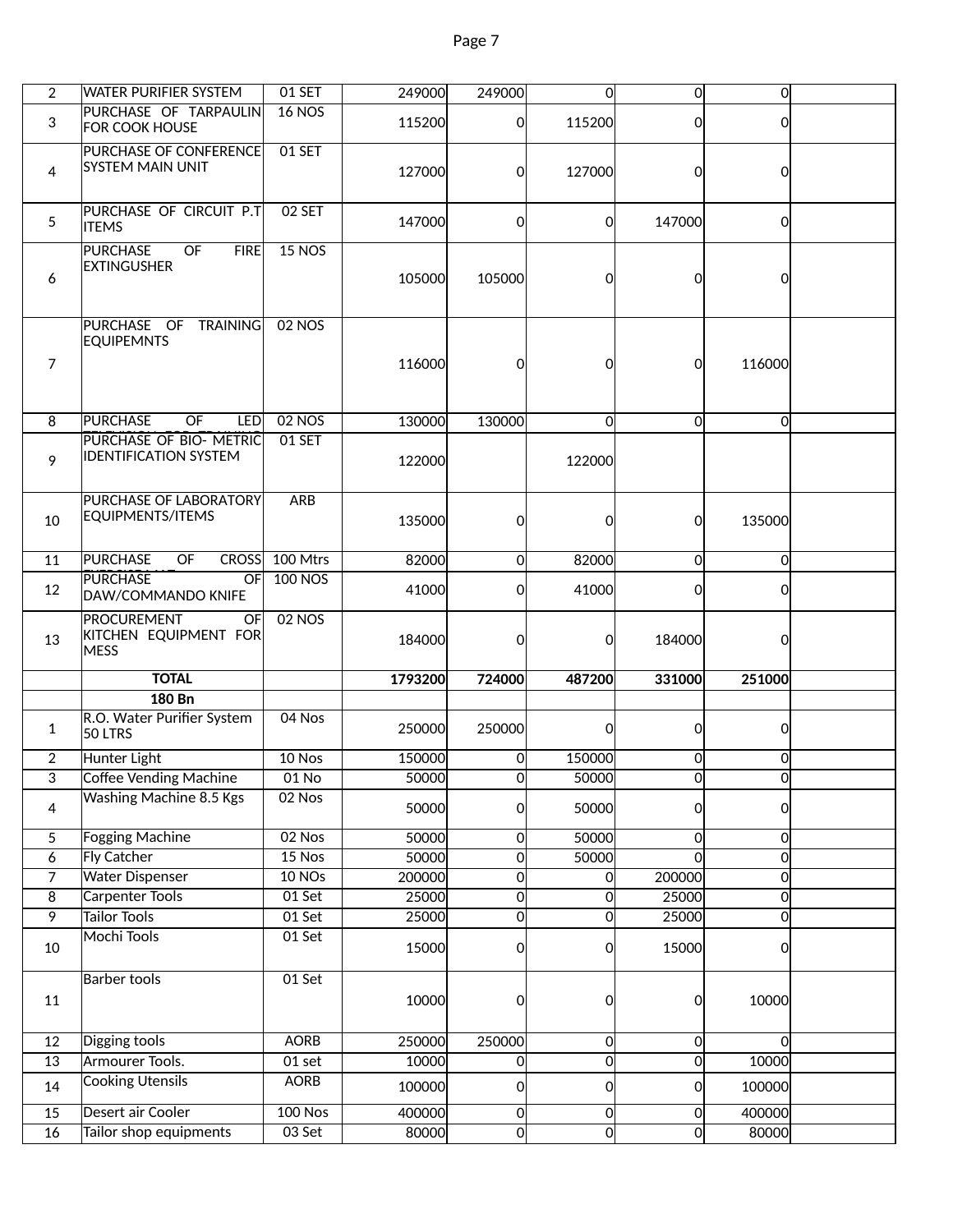|                | <b>TOTAL</b>                                                                                        |                | 1715000  | 500000      | 350000         | 265000         | 600000         |  |
|----------------|-----------------------------------------------------------------------------------------------------|----------------|----------|-------------|----------------|----------------|----------------|--|
|                | <b>GC-II AJM</b>                                                                                    |                |          |             |                |                |                |  |
| $\mathbf{1}$   | Machines and apparatus<br>required in Mess of various<br>formations                                 | 15 Nos         | 800000   | 800000      | $\Omega$       | $\Omega$       | 0l             |  |
| $\overline{2}$ | All types of utensils,                                                                              | 12 Sets.       | 700000   | 700000      | $\Omega$       | 0l             | οl             |  |
| 3              | Solar lightning system<br>required for operational<br>use as well as strengthening<br>camp security | 50 Nos.        | 2000000  | 2000000     | 0              | $\Omega$       | Οl             |  |
| 4              | Sports Items                                                                                        | <b>AOR</b>     | 600000   | $\mathbf 0$ | $\overline{O}$ | 0l             | 600000         |  |
| 5              | All types of<br>machinery/Hospital<br>equipment,                                                    | <b>AOR</b>     | 3000000  | 3000000     | <sub>0</sub>   | $\Omega$       | 0l             |  |
| 6              | <b>Gym Items</b>                                                                                    | <b>AOR</b>     | 800000   |             | $\Omega$       | 0l             | 800000         |  |
| 7              | <b>All Type Tools</b>                                                                               | <b>AOR</b>     | 400000   | 400000      | <sup>0</sup>   | 0              | $\Omega$       |  |
| 8              | <b>Digining Tools</b>                                                                               | <b>AOR</b>     | 500000   |             | 500000         | 0              | $\Omega$       |  |
| 9              | All type bulbs                                                                                      | <b>AOR</b>     | 450000   | 450000      | $\overline{0}$ | <sub>0</sub>   | $\Omega$       |  |
| 10             | <b>Fire Equipment</b>                                                                               | 05 Set         | 1200000  | 1200000     | $\Omega$       | $\overline{0}$ | $\Omega$       |  |
|                | <b>TOTAL</b>                                                                                        |                | 10450000 | 8550000     | 500000         | Οl             | 1400000        |  |
|                | <b>CH Ajmer</b>                                                                                     |                |          |             |                |                |                |  |
| $\mathbf{1}$   | Endomotor                                                                                           | 1              | 50000    | 50000       | $\Omega$       | 0l             | 0l             |  |
| $\overline{2}$ | OT table with electric<br>control                                                                   | $\overline{1}$ | 400000   | 400000      | <sub>0</sub>   | 0l             | 0l             |  |
| 3              | Long wave diathermy                                                                                 | $\mathbf{1}$   | 150000   | $\mathbf 0$ | <sub>0</sub>   | 0l             | 150000         |  |
| 4              | Cell counter (Three parts)                                                                          | $\mathbf{1}$   | 500000   | 0           | 500000         | 0l             | Οl             |  |
| 5              | Hospital Equipment and<br>Instrument                                                                | $\mathbf{1}$   | 200000   | 0           | <sub>0</sub>   | 0l             | 200000         |  |
| 6.             | Anesthesia work station                                                                             | $\mathbf{1}$   | 2000000  | 0           | <sub>0</sub>   | 2000000        | 0l             |  |
|                | <b>Total</b>                                                                                        |                | 3300000  | 450000      | 500000         | 2000000        | 350000         |  |
|                | <b>HQ Range Ajmer</b>                                                                               |                |          |             |                |                |                |  |
| $\mathbf{1}$   | Water Cooler                                                                                        | 01 No.         | 50000    | $\mathbf 0$ | 0              | 0              | 50000          |  |
| $\sqrt{2}$     | <b>Gym Equipment</b>                                                                                | ARB            | 30000    | $\mathbf 0$ | $\overline{O}$ | $\overline{0}$ | 30000          |  |
|                | <b>Total</b>                                                                                        |                | 80000    | $\bf{0}$    | $\overline{0}$ | 0              | 80000          |  |
|                | <b>HQ Raj. Sector</b>                                                                               |                |          |             |                |                |                |  |
| $\mathbf{1}$   | Kitchen utensil                                                                                     | 40 Nos         | 80000    | 80000       | $\overline{0}$ | 0              | 0              |  |
|                | <b>TOTAL</b>                                                                                        |                | 80000    | 80000       | $\mathbf{0}$   | 이              | $\overline{0}$ |  |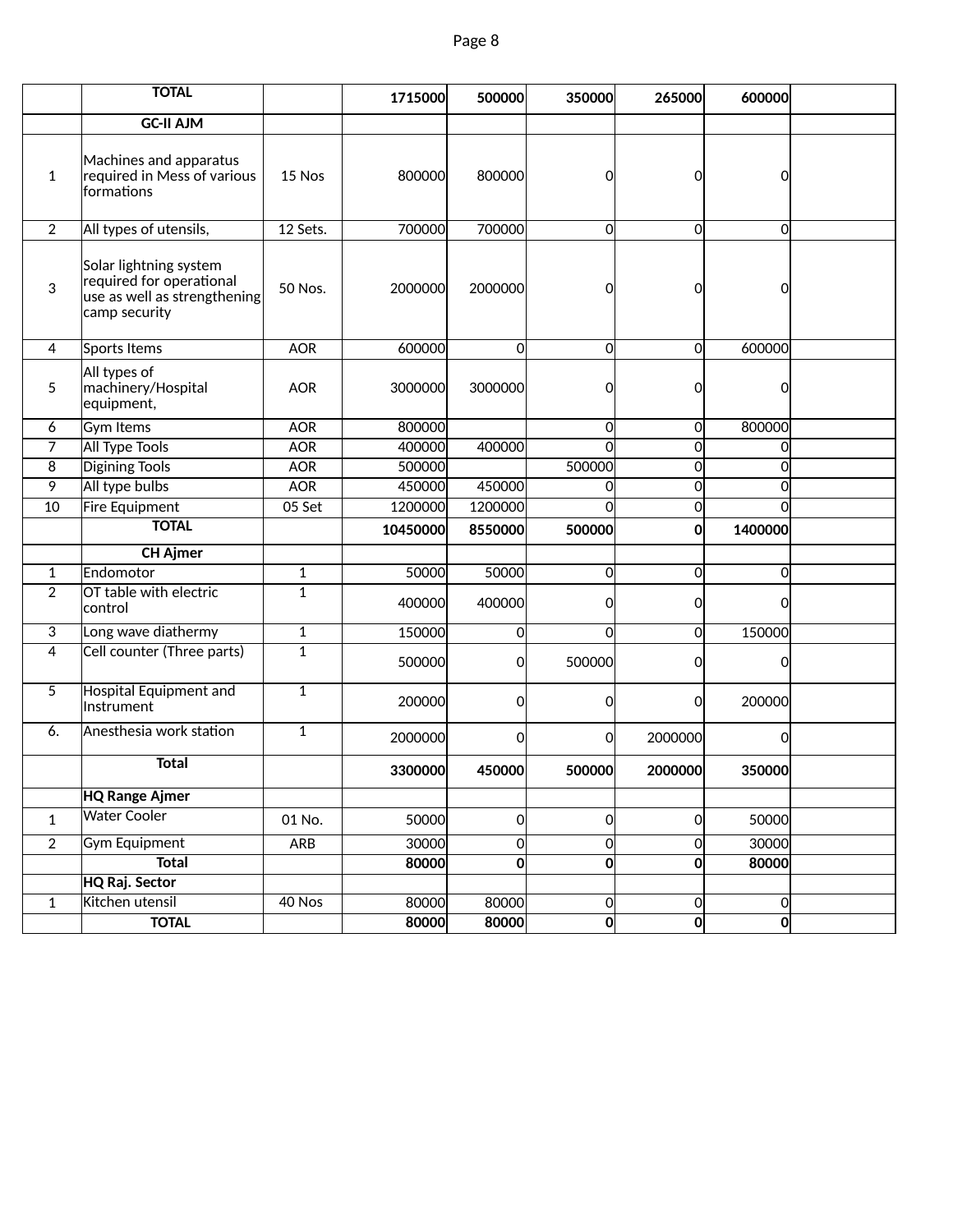#### **Appendix"C"**

|                                                                                | NEW PROCUREMENT PLAN FOR THE FINANCIAL YEAR 2021-22 IN R/O RAJ SECTOR |                   |                             |        |        |                                |                |         |
|--------------------------------------------------------------------------------|-----------------------------------------------------------------------|-------------------|-----------------------------|--------|--------|--------------------------------|----------------|---------|
| SEPARATE SHEET FOR 03.00.52 M&E(G)<br>PART-B-30% FOR WANTS OR NOT SO ESSENTIAL |                                                                       |                   |                             |        |        |                                |                |         |
|                                                                                |                                                                       |                   |                             |        |        |                                |                |         |
| SL <sub>NO</sub>                                                               | Nomenclature                                                          | Qty               | <b>lEstimated</b><br>Amount |        |        | Amount to be booked (Qtr Wise) |                | Remarks |
|                                                                                | 03.00.52 M&E(G)                                                       |                   |                             |        |        |                                |                |         |
|                                                                                | <b>UNDER HEAD 03.00.52</b><br><b>M&amp;E(G)03 BN</b>                  |                   |                             |        |        |                                |                |         |
| $\mathbf{1}$                                                                   | Battery for D.G. Set                                                  |                   | 450000                      | 112500 | 112500 | 112500                         | 112500         |         |
| $\overline{2}$                                                                 | Deep Freeze hard top                                                  |                   | 150000                      | 37500  | 37500  | 37500                          | 37500          |         |
| $\overline{3}$                                                                 | Fire extinguisher                                                     |                   | 150000                      | 37500  | 37500  | 37500                          | 37500          |         |
| 4                                                                              | Purchase of P.A Equipments                                            |                   | 120000                      | 30000  | 30000  | 30000                          | 30000          |         |
| 5                                                                              | <b>Cooking Utensil items</b>                                          |                   | 219000                      | 54750  | 54750  | 54750                          | 54750          |         |
|                                                                                | <b>Total</b>                                                          |                   | 1089000                     | 272250 | 272250 | 272250                         | 272250         |         |
|                                                                                | <b>UNDER HEAD 03.00.52</b><br><b>M&amp;E(G) 157 BN</b>                |                   |                             |        |        |                                |                |         |
| $\mathbf{1}$                                                                   | <b>Kennels for Dog</b>                                                | $\mathbf 0$       | 100000                      | 25000  | 25000  | 25000                          | 25000          |         |
| 2                                                                              | Trades man tools & Eqpts                                              | various<br>type   | 150000l                     | 37500  | 37500  | 37500                          | 37500          |         |
| 3                                                                              | Indoor & Outdoor game<br>items                                        | various<br>type   | 144500                      | 36125  | 36125  | 36125                          | 36125          |         |
| 4                                                                              | <b>Sign Board</b>                                                     |                   | 75000                       | 18750  | 18750  | 18750                          | 18750          |         |
| 5                                                                              | Gym items                                                             |                   | 75000                       | 18750  | 18750  | 18750                          | 18750          |         |
|                                                                                | <b>Total</b>                                                          |                   | 544500                      | 136125 | 136125 | 136125                         | 136125         |         |
|                                                                                | <b>UNDER HEAD 03.00.52</b><br><b>M&amp;E(G)163 BN</b>                 |                   |                             |        |        |                                |                |         |
| 1                                                                              | K/Oil Bukharies                                                       | A/R               | 282500                      | 70625  | 70625  | 70625                          | 70625          |         |
| $\overline{2}$                                                                 | Hammam                                                                | A/R               | 200000                      | 50000  | 50000  | 50000                          | 50000          |         |
| 3                                                                              | <b>Fire Extinguishers</b>                                             | A/R               | 150000                      | 37500  | 37500  | 37500                          | 37500          |         |
| 4                                                                              | Fly catcher                                                           | A/R               | 175000                      | 43750  | 43750  | 43750                          | 43750          |         |
| 5                                                                              | <b>Laser Printers</b>                                                 | A/R               | 100000                      | 25000  | 25000  | 25000                          | 25000          |         |
|                                                                                | <b>Total</b>                                                          |                   | 907500                      | 226875 | 226875 | 226875                         | 226875         |         |
|                                                                                | <b>UNDER HEAD 03.00.52</b><br><b>M&amp;E(G) 212 BN</b>                |                   |                             |        |        |                                |                |         |
| 1                                                                              | Water Mist Fire Extinguisher                                          | 05 Nos            | 174250                      | 43563  | 43562  | 43562                          | 43563          |         |
| $\overline{2}$                                                                 | Kitchen Equipment                                                     | <b>ARB</b>        | 100000                      | 25000  | 25000  | 25000                          | 25000          |         |
| 3                                                                              | <b>Tradesmen tools</b>                                                | 01 Set to<br>each | 100000                      | 25000  | 25000  | 25000                          | 25000          |         |
| 4                                                                              | Camp Table & Chairs                                                   | 100 Nos.          | 100000                      | 25000  | 25000  | 25000                          | 25000          |         |
| 5                                                                              | <b>Sports Gear/Equipment</b>                                          | <b>ARB</b>        | 100000                      | 25000  | 25000  | 25000                          | 25000          |         |
| 6                                                                              | Desert Air Cooler                                                     | 100 Nos.          | 100000                      | 25000  | 25000  | 25000                          | 25000          |         |
| $\overline{7}$                                                                 | <b>Water Cooler</b>                                                   | 08 Nos.           | 100000                      | 25000  | 25000  | 25000                          | 25000          |         |
| 8                                                                              | Sign Board various types                                              | <b>ARB</b>        | 42500                       | 10625  | 10625  | 10625                          | 10625          |         |
|                                                                                | <b>Total</b>                                                          |                   | 816750                      | 204188 | 204187 | 204187                         | 204188         |         |
|                                                                                | <b>UNDER HEAD 03.00.52</b><br><b>M&amp;E(G) 246 BN</b>                |                   |                             |        |        |                                |                |         |
| $\mathbf{1}$                                                                   | Nil                                                                   | $\pmb{0}$         | 이                           | 이      | 0      | 0                              | 0              |         |
|                                                                                | <b>Total</b>                                                          | $\mathbf 0$       | $\overline{0}$              | 0      | 0      | $\overline{0}$                 | $\overline{0}$ |         |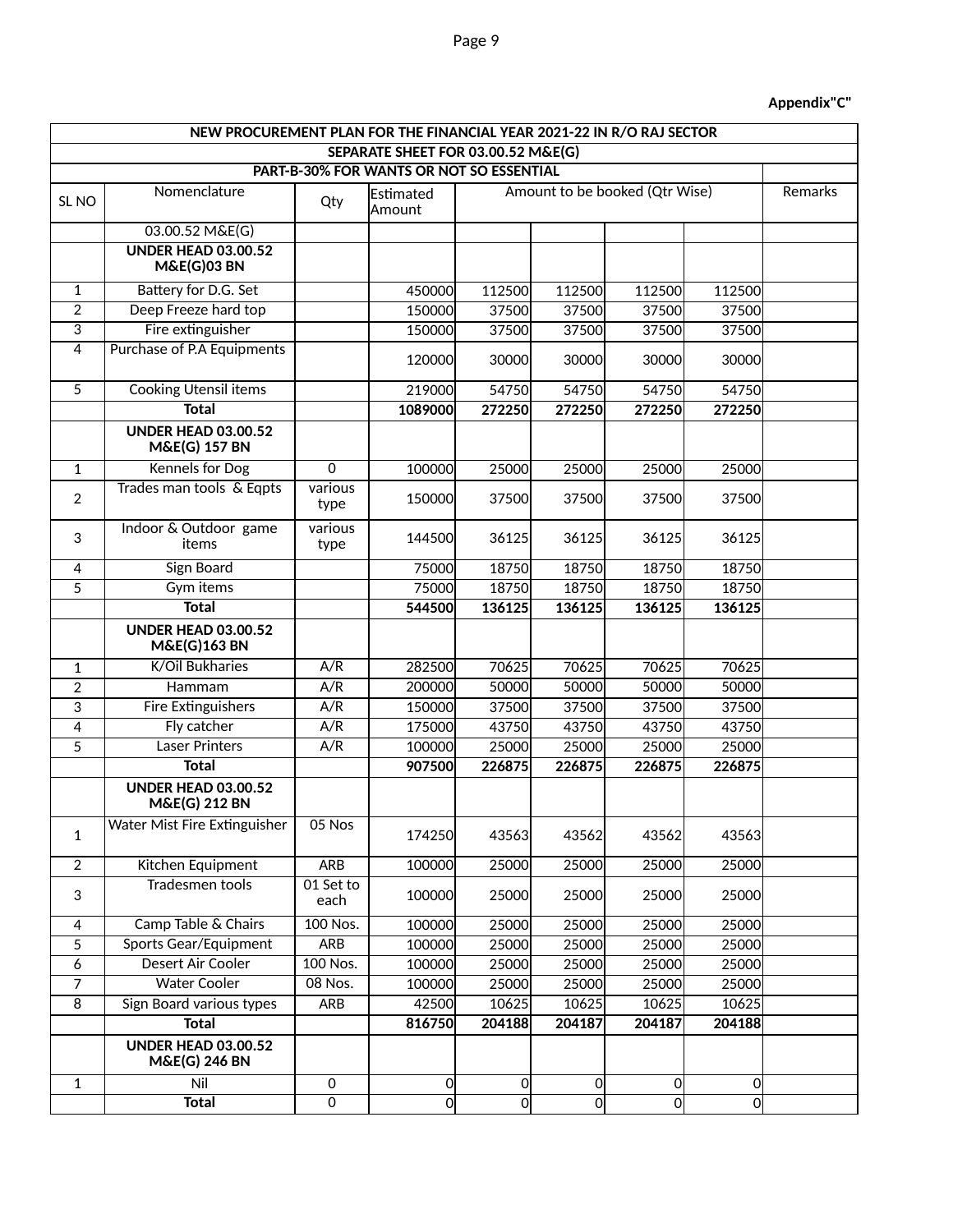|                 | <b>UNDER HEAD 03.00.52</b><br>$M&E(G)$ GC-1 |                 |         |                |          |                |                |  |
|-----------------|---------------------------------------------|-----------------|---------|----------------|----------|----------------|----------------|--|
| 1               | Carpenter tools                             | 3               | 431500  | 107875         | 107875   | 107875         | 107875         |  |
| $\overline{2}$  | Water cooler s                              | $\overline{18}$ | 200000  | 50000          | 50000    | 50000          | 50000          |  |
| 3               | R.O. Syst em                                | 25              | 150000  | 37500          | 37500    | 37500          | 37500          |  |
| 4               | SS Patilas Various sizes                    | 20              | 150000  | 37500          | 37500    | 37500          | 37500          |  |
| 5               | SS Parat Medium                             | 15              | 150000  | 37500          | 37500    | 37500          | 37500          |  |
| 6               | SS Parat large                              | 10              | 150000  | 37500          | 37500    | 37500          | 37500          |  |
| 7               | <b>SS Parat small</b>                       | 12              | 150000  | 37500          | 37500    | 37500          | 37500          |  |
| 8               | Tea container                               | $\overline{20}$ | 150000  | 37500          | 37500    | 37500          | 37500          |  |
| 9               | SS Water buckets 13"                        | 140             | 150000  | 37500          | 37500    | 37500          | 37500          |  |
| 10              | Pressure cookers 22 Ltrs                    | $\overline{56}$ | 150000  | 37500          | 37500    | 37500          | 37500          |  |
| $\overline{11}$ | Rubber pipes                                | 2000            | 165000  | 41250          | 41250    | 41250          | 41250          |  |
|                 | <b>Total</b>                                |                 | 1996500 | 499125         | 499125   | 499125         | 499125         |  |
|                 | 04 BN                                       |                 |         |                |          |                |                |  |
| 1               | Door Mat PVC                                | 200 Sqft        | 50000   | $\Omega$       | 50000    | 0              | $\Omega$       |  |
| 2               | Sports Kit                                  | ARB             | 200000  | $\Omega$       | 100000   | 100000         | $\Omega$       |  |
| 3               | Fire extinguisher 9 Kg and 03<br> Kg        | 40 Nos          | 300000  | 150000         | 0        |                | 150000         |  |
| 4               | <b>Training Aid</b>                         | ARB             | 200000  | 100000         | 0        | $\Omega$       | 100000         |  |
|                 | <b>TOTAL</b>                                |                 | 750000  | 250000         | 150000   | 100000         | 250000         |  |
|                 | $61$ Bn                                     |                 |         |                |          |                |                |  |
| 1               | R.O. Water Purifier System                  | 06 Nos          | 200000  | 200000         | 0        | $\overline{0}$ | $\Omega$       |  |
| 2               | <b>QAT Equipment FOR COYS</b>               | 07 Nos          | 80000   | 80000          | $\Omega$ | 0              | $\Omega$       |  |
| 3               | Digital Camera                              | $01$ No         | 50000   | $\Omega$       | 50000    | $\mathbf 0$    | $\Omega$       |  |
| 4               | Washing Machine 8.5 Kgs                     | $05$ Nos        | 80000   | 0              | 80000    | $\mathbf 0$    | 0              |  |
| 5               | <b>Fogging Machine</b>                      | 02 Nos          | 30000   | 0              | 30000    | $\overline{0}$ | 0              |  |
| 6               | <b>Fly Catcher</b>                          | 10 Nos          | 40000   | 0              | 40000    | 0              | $\Omega$       |  |
| 7               | <b>Water Dispenser</b>                      | 10 NOs          | 100000  | 0              | 0        | 100000         | $\Omega$       |  |
| $\overline{8}$  | <b>Carpenter Tools</b>                      | 01 Set          | 25000   | 0              | 0        | 25000          | $\Omega$       |  |
| 9               | Tailor Tools                                | 02 Set          | 25000   | $\Omega$       | 0        | 25000          | $\Omega$       |  |
| 10              | Mochi Tools                                 | $01$ Set        | 15000   | $\Omega$       | 0        | 15000          | $\Omega$       |  |
| $\overline{11}$ | <b>Barber tools</b>                         | $07$ Set        | 50000   | $\Omega$       | 0        | $\overline{0}$ | 50000          |  |
| $\overline{12}$ | Mali Tools                                  | $01$ Set        | 5000    | 0              | 0        | $\overline{0}$ | 5000           |  |
| $\overline{13}$ | Tailor Sewing Machine                       | 02 nos          | 20000   | o              | 이        | $\overline{0}$ | 20000          |  |
| 14              | Armourer Tools.                             | 01 set          | 10000   | 0              | 0        | 0              | 10000          |  |
| 15              | <b>Cooking Utensils</b>                     | <b>AORB</b>     | 100000  | 0              | 0        | 0              | 100000         |  |
| 16              | Desert air Cooler                           | <b>100 Nos</b>  | 400000  | 0              | 0        | $\overline{0}$ | 400000         |  |
| 17              | Tailor shop equipments                      | 03 Set          | 80000   | $\Omega$       | 0        | $\Omega$       | 80000          |  |
|                 | <b>TOTAL</b>                                |                 | 1310000 | 280000         | 200000   | 165000         | 665000         |  |
|                 | 147 Bn                                      |                 |         |                |          |                |                |  |
| 1               | R.O. Water Purifier System<br>50 LTRS       | 04 Nos          | 250000  | 250000         | 0        | 0              | $\Omega$       |  |
| $\overline{2}$  | Hunter Light                                | 10 Nos          | 150000  | $\overline{0}$ | 150000   | $\mathsf{O}$   | $\Omega$       |  |
| 3               | Coffee Vending Machine                      | $01$ No         | 50000   | 0              | 50000    | $\mathbf 0$    | $\overline{0}$ |  |
| 4               | <b>Washing Machine 8.5 Kgs</b>              | 02 Nos          | 50000   | 0              | 50000    | 0              | $\Omega$       |  |
| 5               | <b>Fogging Machine</b>                      | 02 Nos          | 50000   | 0              | 50000    | $\overline{0}$ | $\Omega$       |  |
| 6               | <b>Fly Catcher</b>                          | 15 Nos          | 50000   | $\Omega$       | 50000    | $\Omega$       | $\Omega$       |  |
| 7               | <b>Water Dispenser</b>                      | 10 NOs          | 200000  | 0              | 0        | 200000         | $\Omega$       |  |
| 8               | Carpenter Tools                             | 01 Set          | 25000   | $\overline{0}$ | 0        | 25000          | $\overline{0}$ |  |
| 9               | Tailor Tools                                | 01 Set          | 25000   | 0              | 0        | 25000          | $\overline{0}$ |  |
| 10              | Mochi Tools                                 | 01 Set          | 15000   | $\overline{0}$ | 0        | 15000          | $\overline{0}$ |  |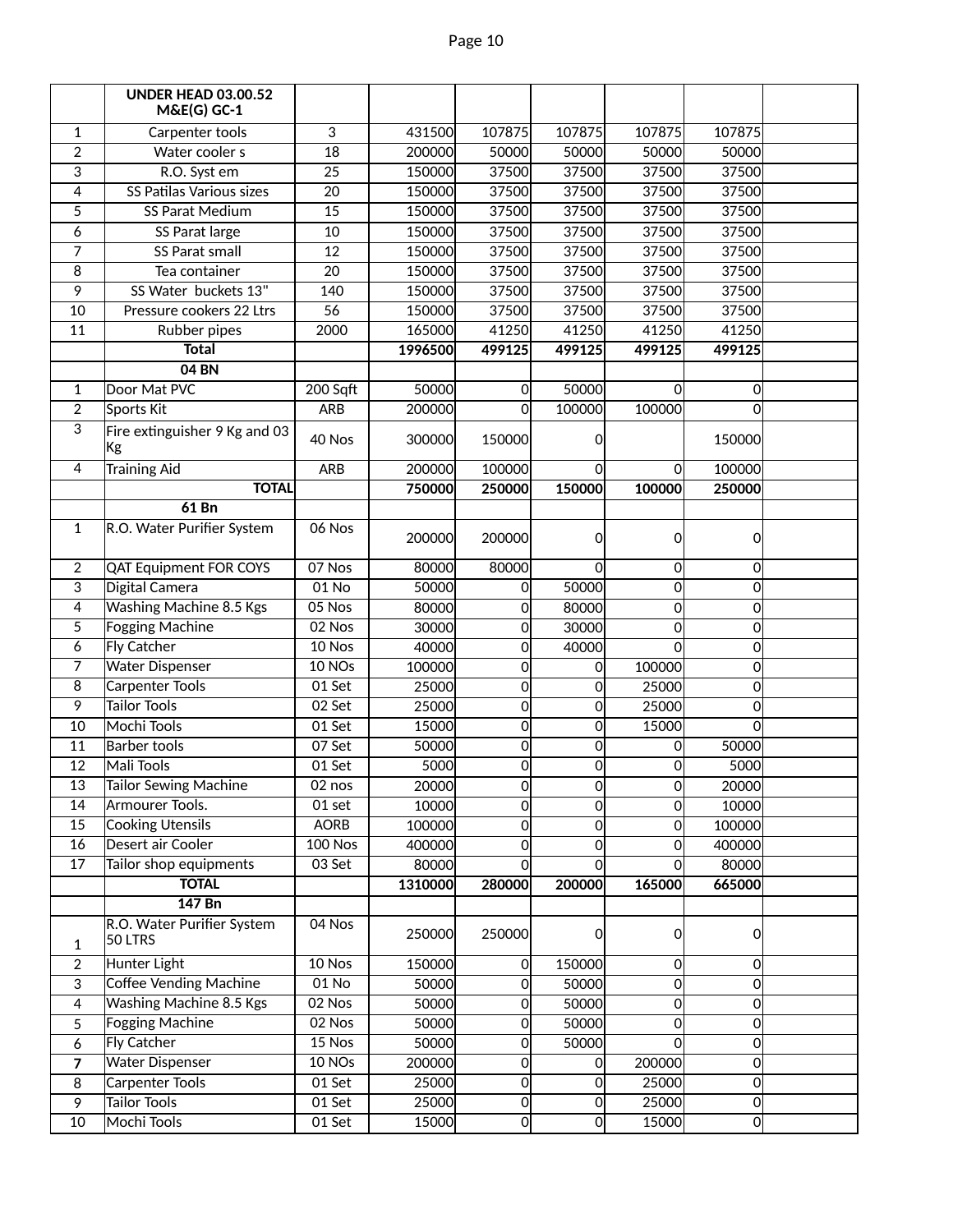| 11              | Barber tools                                      | 01 Set         | 10000         | $\overline{0}$ | $\overline{0}$ | <sub>0</sub>   | 10000          |  |
|-----------------|---------------------------------------------------|----------------|---------------|----------------|----------------|----------------|----------------|--|
| 12              | Digging tools                                     | <b>AORB</b>    | 250000        | 250000         | $\Omega$       | <sub>0</sub>   | $\Omega$       |  |
| 13              | Armourer Tools.                                   | 01 set         | 10000         | O              | $\Omega$       | $\overline{0}$ | 10000          |  |
| 14              | <b>Cooking Utensils</b>                           | <b>AORB</b>    | 100000        | 0              | 0              | $\overline{0}$ | 100000         |  |
| 15              | Desert air Cooler                                 | <b>100 Nos</b> | 400000        | $\overline{0}$ | $\Omega$       | $\overline{0}$ | 400000         |  |
| 16              | Tailor shop equipments                            | $03$ Set       | 80000         | <sub>0</sub>   | $\mathbf 0$    | οl             | 80000          |  |
|                 | <b>TOTAL</b>                                      |                | 1715000       | 500000         | 350000         | 265000         | 600000         |  |
|                 | 154 Bn                                            |                |               |                |                |                |                |  |
|                 | PURCHASE OF EMERGENCY                             | <b>10 NOS</b>  |               |                |                |                |                |  |
| 1               | <b>LIGHTS</b>                                     |                | 17000         | 17000          | $\Omega$       | $\overline{0}$ | $\overline{0}$ |  |
|                 | <b>PURCHASE OF FLY CATCHER</b>                    | $20$ NOS       |               |                |                |                |                |  |
| $\overline{2}$  |                                                   |                | 158000        | 158000         | $\Omega$       | $\overline{0}$ | $\overline{0}$ |  |
|                 | PURCHASE OF BATTERY GPS/ 1000 NOS                 |                |               |                |                |                |                |  |
| 3               | <b>DSMD &amp; HHMD</b>                            |                | 19500         | 0              | 19500          | $\overline{0}$ | $\Omega$       |  |
|                 | <b>PURCHASE</b><br>OF<br><b>FOGGING</b>           | 03 NOS         |               |                |                |                |                |  |
| $\overline{4}$  | <b>MACHINE</b>                                    |                | 154500        | <sub>0</sub>   | 154500         | $\Omega$       | $\Omega$       |  |
|                 | <b>PURCHASE</b><br>OF<br><b>TALWAR</b>            | <b>200 NOS</b> |               |                |                |                |                |  |
| 5               | <b>GRASS CUTTING</b>                              |                | 97000         | $\mathsf{O}$   | $\Omega$       | 97000          | $\overline{0}$ |  |
| 6               | <b>PURCHASE</b><br>OF                             | <b>ARB</b>     |               |                |                |                |                |  |
|                 | <b>TOOLS/EQUIPMENTS</b><br><b>FOR</b>             |                | 29500         | 0l             | 0              | 29500          | 0              |  |
|                 | THE JOB OF ELECTRIC                               |                |               |                |                |                |                |  |
| $\overline{7}$  | <b>CAMP CHAIR WITH ARMS</b>                       | <b>15 NOS</b>  | 76500         | $\overline{0}$ | $\Omega$       | $\overline{0}$ | 76500          |  |
| $\overline{8}$  | PURCHASE OF R/O WATER                             | 04 NOS         |               |                |                |                |                |  |
|                 | <b>PURIFIER</b>                                   |                | 97200         | 0              | 0              | 0              | 97200          |  |
| 9               | <b>PURCHASE</b><br>$\overline{OF}$<br><b>BOMB</b> | <b>ARB</b>     |               |                |                |                |                |  |
|                 | DISPOSAL AIDS/BDD SEQUAD                          |                | 180200        | 180200         | $\Omega$       | 0              | 0              |  |
|                 | EQPT.                                             |                |               |                |                |                |                |  |
| 10              | <b>RECEPTACLES</b><br><b>LARGE</b>                | <b>30 NOS</b>  |               |                |                |                |                |  |
|                 | (DUSTBIN)                                         |                | 138600        | 0l             | 0              | 138600         | 0              |  |
|                 | <b>MULTI MEDIA PROJECTOR</b>                      | 01 SET         | 87000         | 0l             | 50000          | <sub>0</sub>   | 37000          |  |
|                 | <b>TOTAL</b>                                      |                | 1055000       | 355200         | 224000         | 265100         | 210700         |  |
|                 | 180 Bn                                            |                |               |                |                |                |                |  |
| 1               | R.O. Water Purifier System                        | 04 Nos         |               |                |                |                |                |  |
|                 | 50 LTRS                                           |                | <b>250000</b> | <b>250000</b>  | $\Omega$       | $\overline{0}$ | 0              |  |
| $\overline{2}$  | Hunter Light                                      | 10 Nos         | 150000        | <sub>0</sub>   | 150000         | $\overline{0}$ | 0              |  |
| 3               | Coffee Vending Machine                            | 01 No          | 50000         | 0              | 50000          | 0              | $\overline{0}$ |  |
| 4               | Washing Machine 8.5 Kgs                           | 02 Nos         | 50000         | 0              | 50000          | $\overline{0}$ | $\mathbf 0$    |  |
| 5               | <b>Fogging Machine</b>                            | 02 Nos         | 50000         | 0              | 50000          | $\circ$        | 0              |  |
| 6               | <b>Fly Catcher</b>                                | 15 Nos         | 50000         | 0              | 50000          | $\Omega$       | 0              |  |
| 7               | <b>Water Dispenser</b>                            | 10 NOs         | 200000        | 0              | 0              | 200000         | 0              |  |
| $\overline{8}$  | <b>Carpenter Tools</b>                            | 01 Set         | 25000         | 0              | 0              | 25000          | $\overline{0}$ |  |
| $\overline{9}$  | <b>Tailor Tools</b>                               | 01 Set         | 25000         | $\overline{0}$ | $\overline{0}$ | 25000          | $\overline{0}$ |  |
| 10              | Mochi Tools                                       | $01$ Set       | 15000         | $\overline{0}$ | $\Omega$       | 15000          | 0              |  |
| 11              | <b>Barber tools</b>                               | $01$ Set       | 10000         | 0              | 0              | 0l             | 10000          |  |
| 12              | Digging tools                                     | <b>AORB</b>    | 250000        | 250000         | 0              | 이              | 0              |  |
| $\overline{13}$ | Armourer Tools.                                   | 01 set         | 10000         | $\overline{0}$ | $\overline{0}$ | $\overline{0}$ | 10000          |  |
| 14              | <b>Cooking Utensils</b>                           | <b>AORB</b>    | 100000        | 100000         | 0              | $\overline{0}$ | 0              |  |
| 15              | Desert air Cooler                                 | $100$ Nos      | 400000        | 400000         | 0              | 0              | 0              |  |
| 16              | Tailor shop equipments                            | 03 Set         | 80000         | Ωl             | $\Omega$       | 0              | 80000          |  |
|                 | <b>TOTAL</b>                                      |                | 1715000       | 1000000        | 350000         | 265000         | 100000         |  |
|                 | <b>GC-II AJM</b>                                  |                |               |                |                |                |                |  |
| $\mathbf 1$     | PA Eqpt                                           | 03 set         | 200000        | 0              | $\Omega$       | 200000         | 0              |  |
| $\overline{2}$  | Fogging Machine                                   | 10 Nos         | 2000000       | 이              | 2000000        | 0              | 0              |  |
|                 |                                                   |                |               |                |                |                |                |  |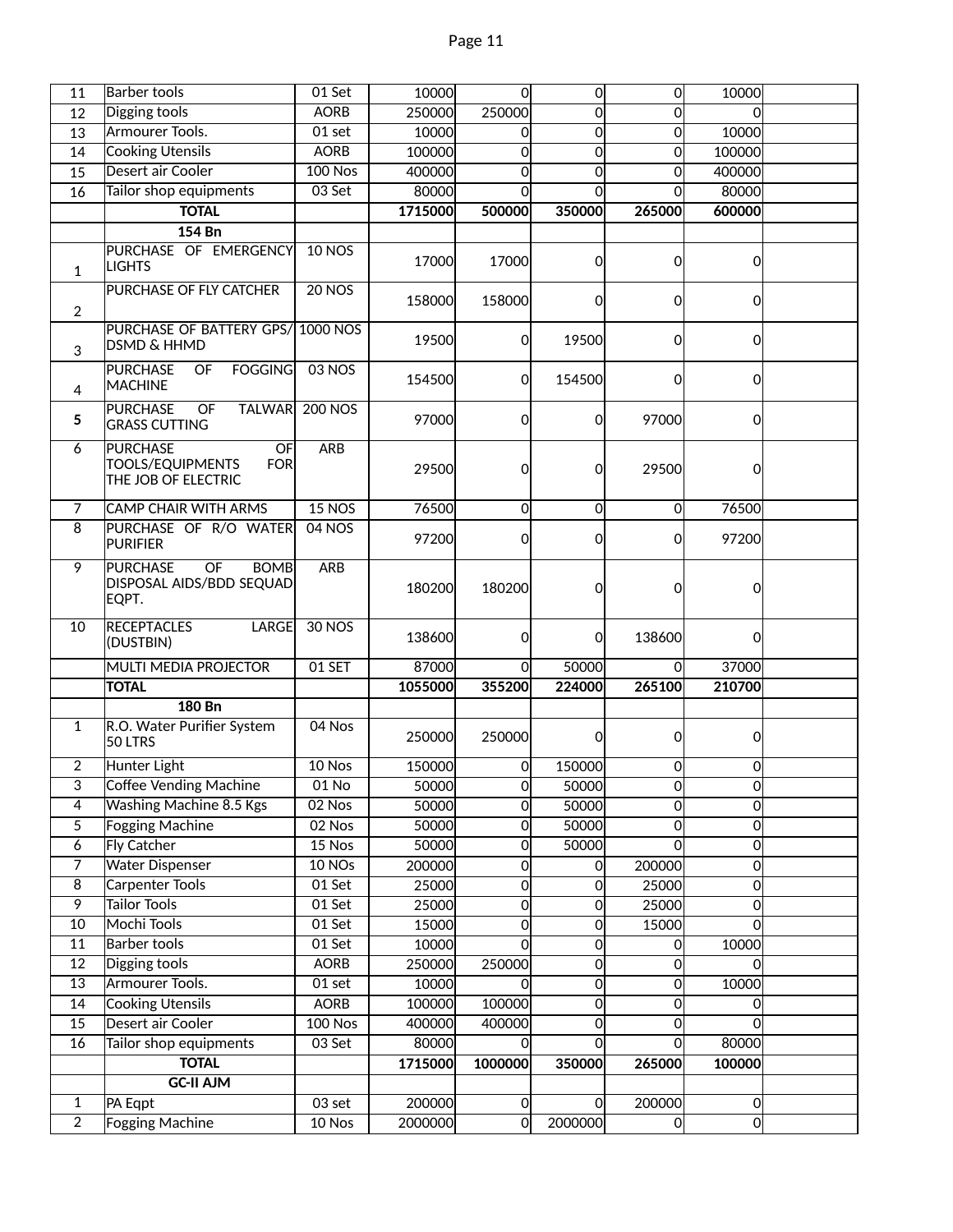| 3 | Tub Lights                            | <b>AOR</b> | 300000  | 0l     | 300000  | Ol             | 0l |  |
|---|---------------------------------------|------------|---------|--------|---------|----------------|----|--|
| 4 | <b>Tools</b>                          | 150 Nos.   | 400000  |        |         | 400000         |    |  |
| 5 | Rifle Racks                           | 20 Nos     | 700000  | ΩI     | 700000  | 0              | ΩI |  |
|   | <b>TOTAL</b>                          |            | 3600000 | Οl     | 3000000 | 600000         | 0l |  |
|   | <b>CH Ajmer</b>                       |            |         |        |         |                |    |  |
| 1 | Misc.Instrument/Eqpt. For<br>hospital | 4          | 400000  | 400000 |         | 0              |    |  |
|   |                                       |            |         |        |         |                |    |  |
|   | <b>Total</b>                          |            | 400000  | 400000 | 0       | 0              | 0l |  |
|   | <b>HQ Range Ajmer</b>                 |            |         |        |         |                |    |  |
| 1 | Nil                                   | $\Omega$   | ΩI      | Ωl     | ი       | $\overline{O}$ | റി |  |
|   | <b>TOTAL</b>                          | 0          | ΩI      | OI     | Ω       | 0              | ΩI |  |
|   | HQ Raj Sector                         |            |         |        |         |                |    |  |
| 1 | lNil                                  | 0          | Ωl      | Ωl     |         | 0              | ΩI |  |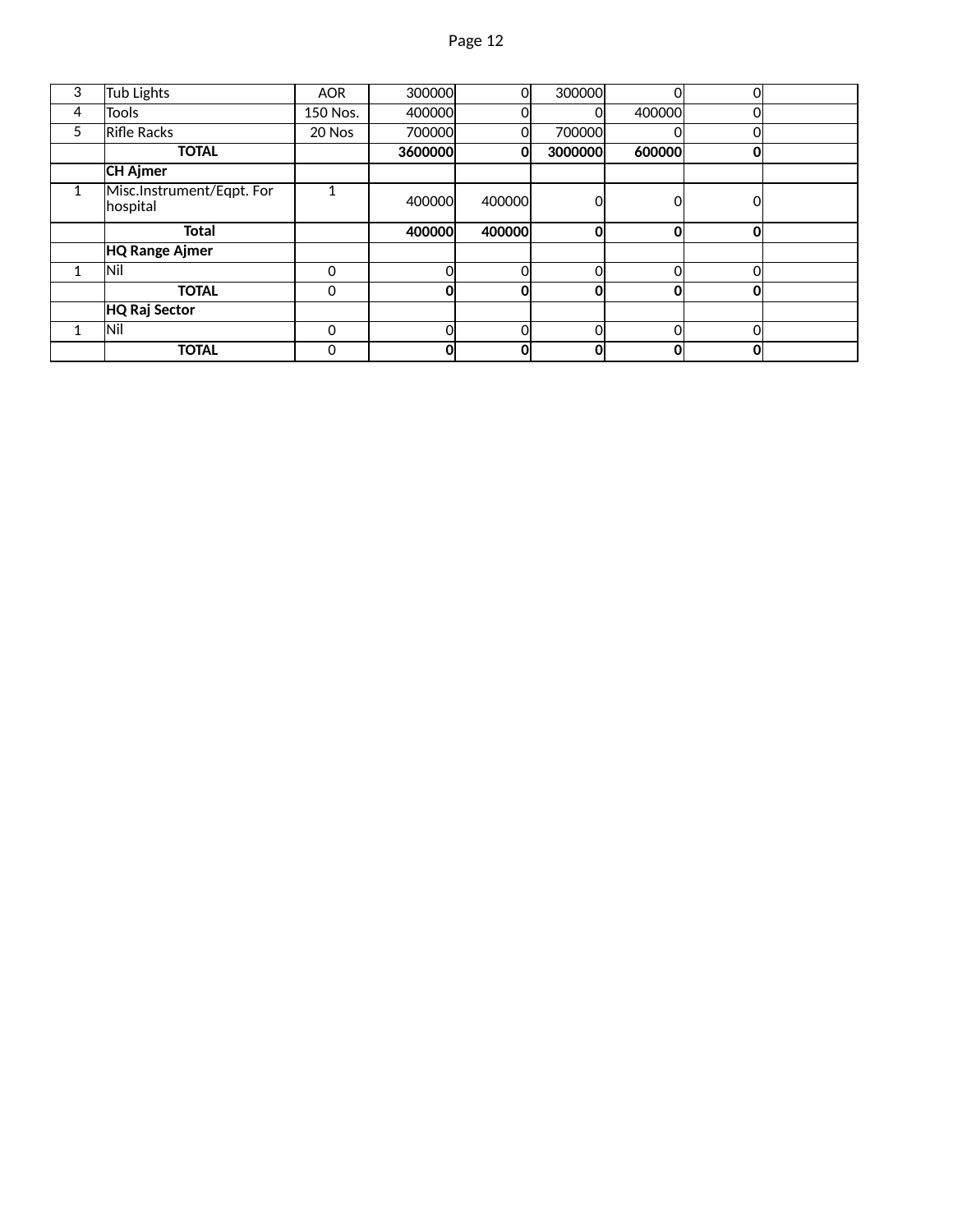| Appendix"D" |  |
|-------------|--|
|-------------|--|

|                                                                     | NEW PROCUREMENT PLAN FOR THE FINANCIAL YEAR 2021-22 IN R/O RAJ SECTOR |                |                            |          |                                |          |                |  |  |
|---------------------------------------------------------------------|-----------------------------------------------------------------------|----------------|----------------------------|----------|--------------------------------|----------|----------------|--|--|
| SEPARATE SHEET FOR 03.00.52 M&E(G)                                  |                                                                       |                |                            |          |                                |          |                |  |  |
| PART-B-20% FUTURE GOALS OF WHICH 5% MISCELLANEOUS ITEMS 2020 - 2021 |                                                                       |                |                            |          |                                |          |                |  |  |
| SL <sub>NO</sub>                                                    | Nomenclature                                                          | Qty            | <b>Estimated</b><br>Amount |          | Amount to be booked (Qtr Wise) |          |                |  |  |
|                                                                     |                                                                       |                |                            | 1St Qtr  | 2nd Qtr                        | 3rd Qtr  | 4th Qtr        |  |  |
|                                                                     | <b>UNDER HEAD 03.00.52</b><br><b>M&amp;E(G) 03 BN</b>                 |                |                            |          |                                |          |                |  |  |
| 1                                                                   | <b>CCTV &amp; Accessories</b>                                         | A/R            | 450000                     | 112500   | 112500                         | 112500   | 112500         |  |  |
| $\overline{2}$                                                      | Trg. Aid                                                              | A/R            | 126000                     | 31500    | 31500                          | 31500    | 31500          |  |  |
| $\overline{\mathbf{3}}$                                             | unforeseen requirement                                                | A/R            | 150000                     | 37500    | 37500                          | 37500    | 37500          |  |  |
|                                                                     |                                                                       | <b>TOTAL</b>   | 726000                     | 181500   | 181500                         | 181500   | 181500         |  |  |
|                                                                     | <b>UNDER HEAD 03.00.52</b><br>M&E(G) 157 BN                           |                |                            |          |                                |          |                |  |  |
| 1                                                                   | <b>Water cooler</b>                                                   | $10$ Nos       | 150000                     | 37500    | 37500                          | 37500    | 37500          |  |  |
| $\mathbf 2$                                                         | <b>Sports Dress</b>                                                   | A/R            | 150000                     | 37500    | 37500                          | 37500    | 37500          |  |  |
| $\overline{\mathbf{3}}$                                             | <b>Dog Exercise Eqpts</b>                                             | A/R            | 63000                      | 15750    | 15750                          | 15750    | 15750          |  |  |
|                                                                     | <b>Total</b>                                                          |                | 363000                     | 90750    | 90750                          | 90750    | 90750          |  |  |
|                                                                     | <b>UNDER HEAD 03.00.52</b><br><b>M&amp;E(G) 163 BN</b>                |                |                            |          |                                |          |                |  |  |
| $\mathbf{1}$                                                        | Fly Catcher                                                           | A/R            | 150000                     | 37500    | 37500                          | 37500    | 37500          |  |  |
| $\overline{2}$                                                      | R/O system 100 LTR<br><b>CAPICITY</b>                                 | A/R            | <b>150000</b>              | 37500    | 37500                          | 37500    | 37500          |  |  |
| $\overline{3}$                                                      | Laser jet printers                                                    | A/R            | 125000                     | 31250    | 31250                          | 31250    | 31250          |  |  |
| 4                                                                   | Portable rifle rack for 20<br>Nos rifle                               |                | 70000                      | 17500    | 17500                          | 17500    | 17500          |  |  |
| 5                                                                   | Vegetable rack for mess                                               |                | 110000                     | 27500    | 27500                          | 27500    | 27500          |  |  |
|                                                                     |                                                                       | <b>Total</b>   | 605000                     | 151250   | 151250                         | 151250   | 151250         |  |  |
|                                                                     | <b>UNDER HEAD 03.00.52</b><br><b>M&amp;E(G) 212 BN</b>                |                |                            |          |                                |          |                |  |  |
| $\mathbf{1}$                                                        | <b>Broom Stick</b>                                                    | <b>ARB</b>     | 299500                     | 74875    | 74875                          | 74875    | 74875          |  |  |
| $\overline{2}$                                                      | Mat for floor exercise                                                | <b>ARB</b>     | 245000                     | 61250    | 61250                          | 61250    | 61250          |  |  |
|                                                                     |                                                                       | <b>Total</b>   | 544500                     | 136125   | 136125                         | 136125   | 136125         |  |  |
|                                                                     | <b>UNDER HEAD 03.00.52</b><br><b>M&amp;E(G) 246 BN</b>                |                |                            |          |                                |          |                |  |  |
| $\mathbf{1}$                                                        | Nil                                                                   | $\mathbf 0$    | 0                          | $\Omega$ | $\Omega$                       | $\Omega$ | $\Omega$       |  |  |
|                                                                     | <b>Total</b>                                                          |                | 0                          | $\Omega$ | $\Omega$                       | $\Omega$ | 0              |  |  |
|                                                                     | <b>UNDER HEAD 03.00.52</b><br>M&E(G) GC-1                             |                |                            |          |                                |          |                |  |  |
| 1                                                                   | <b>BMI Machine</b>                                                    | 1              | 250000                     | 62500    | 62500                          | 62500    | 62500          |  |  |
| $\overline{2}$                                                      | Comp UPS                                                              | 40             | 321000                     | 80250    | 80250                          | 80250    | 80250          |  |  |
| 3                                                                   | Vegitable cutting machine                                             | 5              | 150000                     | 37500    | 37500                          | 37500    | 37500          |  |  |
| 4                                                                   | Patato peeling machine                                                | 3              | 150000                     | 37500    | 37500                          | 37500    | 37500          |  |  |
| 5                                                                   | Aata kneading machine                                                 | $\overline{4}$ | 150000                     | 37500    | 37500                          | 37500    | 37500          |  |  |
| 6                                                                   | <b>LED blubs</b>                                                      | 2000           | 150000                     | 37500    | 37500                          | 37500    | 37500          |  |  |
| $\overline{7}$                                                      | <b>Rifle racks</b>                                                    | 12             | 160000                     | 40000    | 40000                          | 40000    | 40000          |  |  |
|                                                                     | <b>Total</b>                                                          |                | 1331000                    | 332750   | 332750                         | 332750   | 332750         |  |  |
|                                                                     | 04 BN                                                                 |                |                            |          |                                |          |                |  |  |
| 1                                                                   | Hot case/Tiffin                                                       | ARB            | 50000                      | 0        | 0                              | 50000    | $\overline{0}$ |  |  |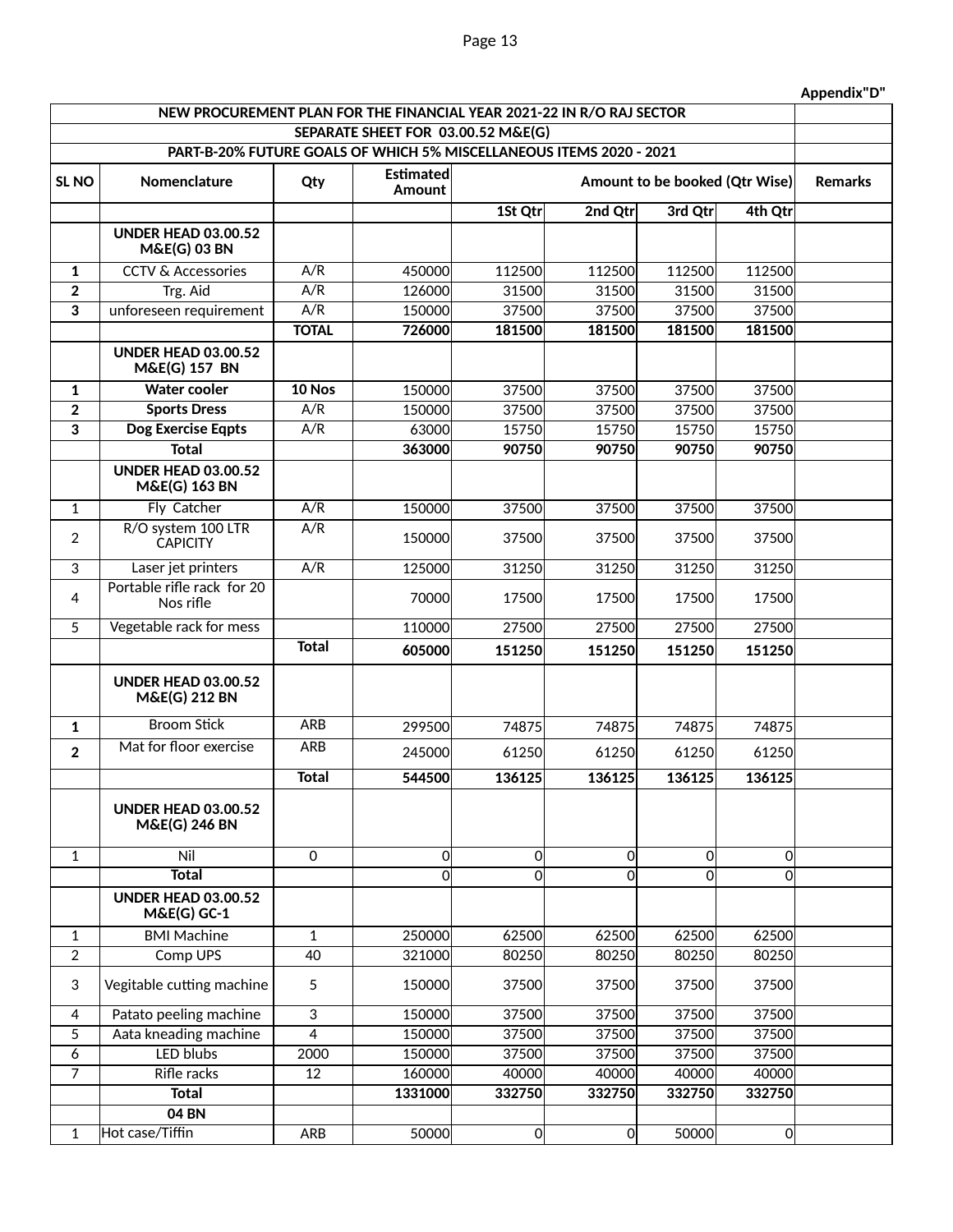| 2              | Dustbins various Size                                      | ARB            | 100000 | 0              | 50000        | 0            | 50000        |  |
|----------------|------------------------------------------------------------|----------------|--------|----------------|--------------|--------------|--------------|--|
|                | <b>TOTAL</b>                                               |                | 150000 | Οl             | 50000        | 50000        | 50000        |  |
|                | <b>61 BN</b>                                               |                |        |                |              |              |              |  |
| $\mathbf{1}$   | Door Mat                                                   | 50 Nos         | 20000  | $\Omega$       | $\Omega$     | 0            | 20000        |  |
| $\overline{2}$ | Exhaust Fan                                                | 24 Nos         | 40000  | 40000          | 0            | 0            | $\Omega$     |  |
| 3              | Digging tools                                              | <b>AORB</b>    | 50000  | 0l             | 50000        | 0            | $\Omega$     |  |
| 4              | <b>Medicine Ball</b>                                       | 40 Nos         | 40000  | $\overline{0}$ | $\Omega$     | $\mathbf{0}$ | 40000        |  |
| 5              | <b>Electronic Stop Watch</b>                               | 08 Nos         | 25000  | $\Omega$       | $\Omega$     | 25000        | $\Omega$     |  |
| 6              | Measuring tape 100 mtr<br>long                             | 08 Nos         | 15000  | 15000          | 0            | 0            | $\Omega$     |  |
| $\overline{7}$ | <b>Emergency light</b>                                     | $25$ Nos       | 70000  | 0              | 70000        | $\Omega$     | <sub>0</sub> |  |
| $\overline{8}$ | <b>STEEL BOX BIG SIZE</b>                                  | <b>20 NOS</b>  | 25000  | $\Omega$       | $\Omega$     | $\Omega$     | 25000        |  |
|                | <b>Total</b>                                               |                | 285000 | 55000          | 120000       | 25000        | 85000        |  |
|                | <b>147 BN</b>                                              |                |        |                |              |              |              |  |
| $\mathbf{1}$   | Rubber Mat for Gym hall                                    | <b>AORB</b>    | 55000  | 0l             | 0            | 55000        | $\Omega$     |  |
| $\overline{2}$ | Door Mat                                                   | 50 Nos         | 25000  | $\Omega$       | 0            | 0            | 25000        |  |
| 3              | <b>Exhaust Fan</b>                                         | 20 Nos         | 40000  | 40000          | 0            | $\Omega$     | $\Omega$     |  |
| 4              | Manila Rope made of Jute                                   | 200 Mtrs       | 50000  | 01             | 50000        | 0            | $\Omega$     |  |
| 5              | <b>Medicine Ball</b>                                       | 40 Nos         | 50000  | $\Omega$       | 0            | 0            | 50000        |  |
| 6              | Electronic Stop Watch                                      | 05 Nos         | 25000  | οl             | $\Omega$     | 25000        | $\Omega$     |  |
| $\overline{7}$ | <b>Electrionic Printer</b>                                 | 04 Nos         | 70000  | $\Omega$       | 70000        | 0            | $\Omega$     |  |
| 8              | STEEL BOX BIG SIZE                                         | <b>10 NOS</b>  | 25000  | $\Omega$       | 0            | $\Omega$     | 25000        |  |
|                | <b>Total</b>                                               |                | 340000 | 40000          | 120000       | 80000        | 100000       |  |
|                | <b>154 BN</b>                                              |                |        |                |              |              |              |  |
| 1              | PURCHASE OF VARIOUS<br>TARGET PAPER & TIN<br><b>SHEET</b>  | ARB            | 50000  | 50000          | 0            | 0            | 0            |  |
| $\overline{2}$ | PURCHASE OF KEY BOARD<br><b>AND MOUSE</b>                  | <b>20 NOS</b>  | 24200  | 0              | 24200        | 0            | <sub>0</sub> |  |
| 3              | TARGET PAPER & IRON<br>SHEET WITH WOODEN<br><b>BALLIES</b> | <b>ARB</b>     | 118000 | 118000         | 0            | 0            | $\Omega$     |  |
| 4              | PURCHASE OF CCTV                                           | 01 SET         | 115000 | 115000         | 0l           | 0            | Οl           |  |
| 5              | <b>PRESSURE COOKAR</b>                                     | $16$ NOS       | 992001 | 이              | 99200        | <sub>0</sub> | <sub>0</sub> |  |
| 6              | <b>DIGITAL CAMERA</b>                                      | 01 NOS         | 93000  | οl             | 93000        | $\Omega$     | $\Omega$     |  |
| $\overline{7}$ | PURCHASE OF HI- SPEED<br><b>SEWING MACHINE</b>             | <b>02 NOS</b>  | 54300  | 0l             | 0            | 54300        | $\Omega$     |  |
| 8              | <b>BROOM STICK</b>                                         | <b>700 NOS</b> | 50400  | 이              | 0            | 50400        | $\Omega$     |  |
| $\overline{9}$ | <b>COIR DOOR MAT</b>                                       | <b>100 NOS</b> | 110000 | $\Omega$       | 0            | 0            | 110000       |  |
|                | <b>TOTAL</b>                                               |                | 714100 | 283000         | 216400       | 104700       | 110000       |  |
|                | <b>180 BN</b>                                              |                |        |                |              |              |              |  |
| $\mathbf{1}$   | <b>Rubber Mat for Gym hall</b>                             | <b>AORB</b>    | 55000  | 0              | 0            | 55000        | $\Omega$     |  |
| $\overline{2}$ | Door Mat                                                   | 50 Nos         | 25000  | 0l             | 0            | 0            | 25000        |  |
| $\overline{3}$ | Exhaust Fan                                                | 20 Nos         | 40000  | 40000          | $\Omega$     | $\Omega$     | 0l           |  |
| $\overline{4}$ | Manila Rope made of Jute                                   | 200 Mtrs       | 50000  | 0              | 50000        | 0            | $\Omega$     |  |
| 5              | <b>Medicine Ball</b>                                       | 40 Nos         | 50000  | 0              | <sub>0</sub> | $\Omega$     | 50000        |  |
| 6              | <b>Electronic Stop Watch</b>                               | 05 Nos         | 25000  | 0              | Οl           | 25000        | 0l           |  |
| 7              | Electrionic Printer                                        | 04 Nos         | 70000  | 0              | 70000        | 0            | $\Omega$     |  |
| 8              | <b>STEEL BOX BIG SIZE</b>                                  | <b>10 NOS</b>  | 25000  | 0l             | 0l           | $\Omega$     | 25000        |  |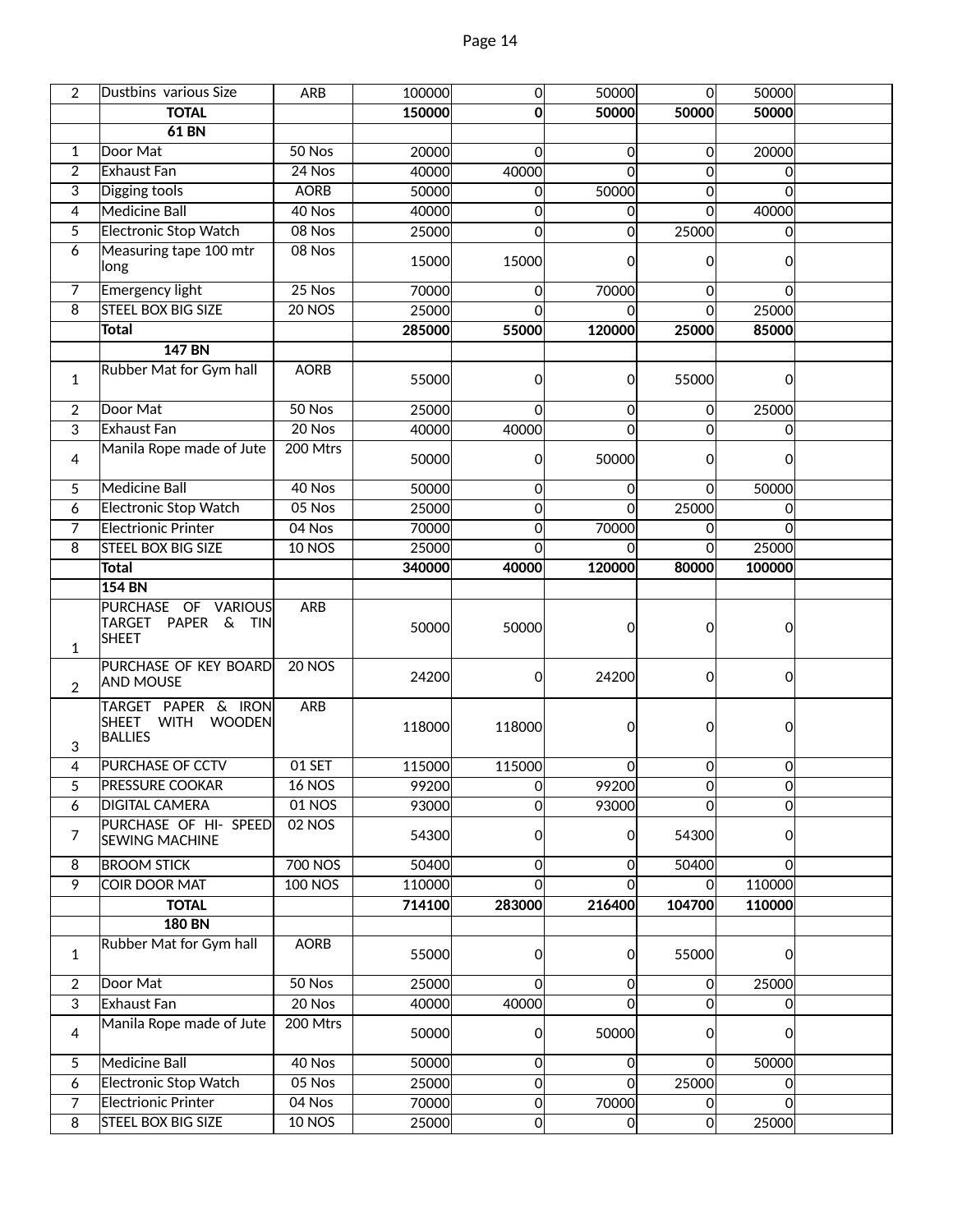|              | <b>Total</b>                 |                | 340000  | 40000   | 120000         | 80000        | 100000 |  |
|--------------|------------------------------|----------------|---------|---------|----------------|--------------|--------|--|
|              | GC-II                        |                |         |         |                |              |        |  |
| 1            | Quarter Guard Items          | 02 Set         | 400000  | 400000  | $\overline{0}$ | 0            | 0      |  |
| 2            | Visitor Chairs (Office)      | 20 Nos         | 250000  | 250000  | Οl             | 0            | 0      |  |
| 3            | Water R/O System             | 05 Nos         | 250000  | 250000  | Ol             | 0            | 0      |  |
| 4            | <b>Bunting Flags</b>         | <b>150 Nos</b> | 250000  | 250000  | $\Omega$       | 0            | 0      |  |
| 5            | Grass cutting machine        | 05 Nos         | 500000  | Ωl      | 500000         | 0            | 0      |  |
| 6            | Fan                          | 30 Nos         | 150000  | ΩI      | 150000         | 0            | 0      |  |
| 7            | <b>Riot drill Equipments</b> | 100 Set        | 100000  |         | 100000         | 0            | 0      |  |
|              | Total                        |                | 1900000 | 1150000 | 750000         | $\mathbf{0}$ | 0      |  |
|              | <b>CH Ajmer</b>              |                |         |         |                |              |        |  |
| 1            | Medical Equipments           | 1              | 100000  | Ωl      | 100000         | 0            | 0      |  |
|              | Totall                       |                | 100000  | 0       | 100000         | 0            | 0      |  |
|              | <b>HQ Range Ajmer</b>        |                |         |         |                |              |        |  |
| $\mathbf{1}$ | Nil                          | $\mathbf 0$    | 0       | Ωl      | $\Omega$       | 0            | 0      |  |
|              | <b>TOTAL</b>                 | $\Omega$       | 0       | O       | 0              | $\mathbf 0$  | 0      |  |
|              | <b>HQ Raj Sector</b>         |                |         |         |                |              |        |  |
|              | Nil                          | $\Omega$       | 0       | Ωl      | Ol             | 0            | 0      |  |
|              | <b>TOTAL</b>                 | 0              | 0       | 0       | 0              | 0            | 0      |  |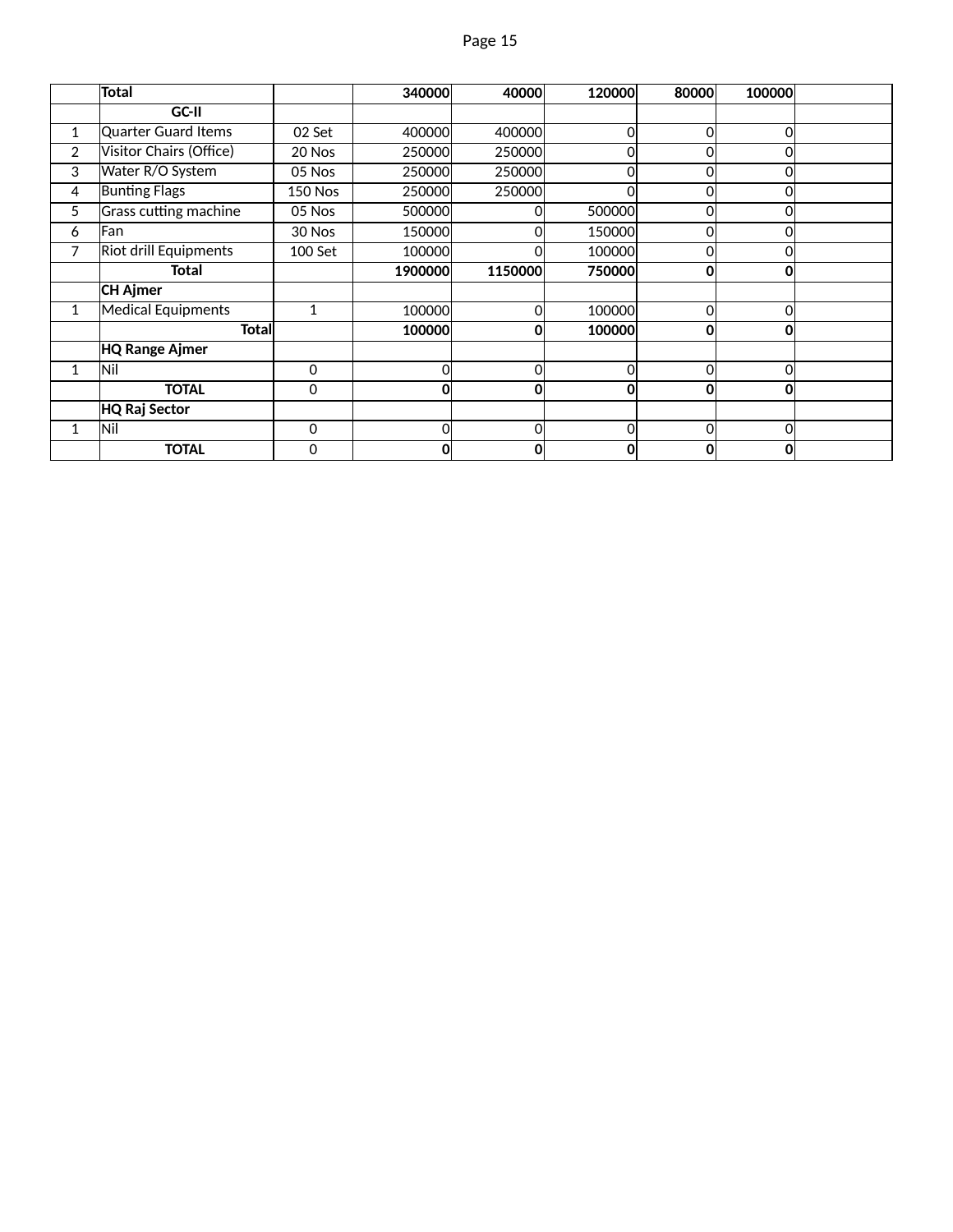| SL <sub>NO</sub> | Unit/ Office          | % wise<br>Appdx | <b>Estimated</b><br>Amount | Amount to be booked (Qtr Wise) |                |                |                | Unit wise<br><b>Total</b> |
|------------------|-----------------------|-----------------|----------------------------|--------------------------------|----------------|----------------|----------------|---------------------------|
|                  |                       |                 |                            | 1St Qtr                        | 2nd Qtr        | 3rd Qtr        | 4th Qtr        |                           |
| 1                | 03                    | 50%             | 1815000                    | 453750                         | 453750         | 453750         | 453750         |                           |
| $\overline{2}$   |                       | 30%             | 1089000                    | 272250                         | 272250         | 272250         | 272250         |                           |
| 3                |                       | 20%             | 726000                     | 181500                         | 181500         | 181500         | 181500         | 3630000                   |
| 4                | 157                   | 50%             | 907500                     | 226875                         | 226875         | 226875         | 226875         |                           |
| 5                |                       | 30%             | 544500                     | 136125                         | 136125         | 136125         | 136125         |                           |
| 6                |                       | 20%             | 363000                     | 90750                          | 90750          | 90750          | 90750          | 1815000                   |
| 7                | 163                   | 50%             | 1512500                    | 378125                         | 378125         | 378125         | 378125         |                           |
| 8                |                       | 30%             | 907500                     | 226875                         | 226875         | 226875         | 226875         |                           |
| 9                |                       | 20%             | 605000                     | 151250                         | 151250         | 151250         | 151250         | 3025000                   |
| 10               | 212                   | 50%             | 1361250                    | 340313                         | 340313         | 340312         | 340312         |                           |
| 11               |                       | 30%             | 816750                     | 204188                         | 204187         | 204187         | 204188         |                           |
| 12               |                       | 20%             | 544500                     | 136125                         | 136125         | 136125         | 136125         | 2722500                   |
| 13               | 246                   | 50%             | 10665000                   | 6790000                        | 2150000        | 525000         | 1200000        |                           |
| 14               |                       | 30%             | 0                          | $\overline{0}$                 | 0              | 0              | 0              |                           |
| 15               |                       | 20%             | 0                          | 0                              | 0              | 0              |                | 0 10665000                |
| 16               | GC I                  | 50%             | 10665000                   | 6790000                        | 2150000        | 525000         | 1200000        |                           |
| 17               |                       | 30%             | 1996500                    | 499125                         | 499125         | 499125         | 499125         |                           |
| 18               |                       | 20%             | 1331000                    | 332750                         | 332750         | 332750         |                | 332750 13992500           |
| 19               | 04                    | 50%             | 1830000                    | 650000                         | 500000         | 650000         | 30000          |                           |
| 20               |                       | 30%             | 750000                     | 250000                         | 150000         | 100000         | 250000         |                           |
| 21               |                       | 20%             | 150000                     | 0                              | 50000          | 50000          | 50000          | 2730000                   |
| 22               | 61                    | 50%             | 2900000                    | 700000                         | 800000         | 800000         | 600000         |                           |
| 23               |                       | 30%             | 1310000                    | 280000                         | 200000         | 165000         | 665000         |                           |
| 24               |                       | 20%             | 285000                     | 55000                          | 120000         | 25000          | 85000          | 4495000                   |
| 25               | 147                   | 50%             | 670000                     | 155000                         | 250000         | 250000         | 15000          |                           |
| 26               |                       | 30%             | 1715000                    | 500000                         | 350000         | 265000         | 600000         |                           |
| 27               |                       | 20%             | 340000                     | 40000                          | 120000         | 80000          | 100000         | 2725000                   |
| 28               | 154                   | 50%             | 1793200                    | 724000                         | 487200         | 331000         | 251000         |                           |
| 29               |                       | 30%             | 1055000                    | 355200                         | 224000         | 265100         | 210700         |                           |
| 30               |                       | 20%             | 714100                     | 283000                         | 216400         | 104700         | 110000         | 3562300                   |
| 31               | 180                   | 50%             | 1715000                    | 500000                         | 350000         | 265000         | 600000         |                           |
| 32               |                       | 30%             | 1715000                    | 1000000                        | 350000         | 265000         | 100000         |                           |
| 33               |                       | 20%             | 340000                     | 40000                          | 120000         | 80000          | 100000         | 3770000                   |
| 34               | GC II                 | 50%             | 10450000                   | 8550000                        | 500000         | <sub>0</sub>   | 1400000        |                           |
| 35               |                       | 30%             | 3600000                    | 0l                             | 3000000        | 600000         | 0              |                           |
| 36               |                       | 20%             | 1900000                    | 1150000                        | 750000         | $\overline{0}$ |                | 0 15950000                |
| 37               | <b>CH Ajmer</b>       | 50%             | 3300000                    | 450000                         | 500000         | 2000000        | 350000         |                           |
| 38               |                       | 30%             | 400000                     | 400000                         | $\overline{O}$ | $\overline{0}$ | 0              |                           |
| 39               |                       | 20%             | 100000                     | $\overline{0}$                 | 100000         | 0              | ΩI             | 3800000                   |
| 40               | <b>HQ Range Ajmer</b> | 50%             | 80000                      | $\overline{0}$                 | $\overline{0}$ | $\overline{0}$ | 80000          |                           |
| 41               |                       | 30%             | $\mathbf 0$                | $\overline{0}$                 | $\mathbf 0$    | $\overline{0}$ | 0              |                           |
| 42               |                       | 20%             | 0                          | $\Omega$                       | $\mathbf 0$    | $\overline{0}$ | 0              | 80000                     |
| 43               | HQ Raj. Sector        | 50%             | 80000                      | 80000                          | $\overline{O}$ | $\overline{0}$ | 0              |                           |
| 44               |                       | 30%             | 0                          | 이                              | $\overline{0}$ | 0              | $\overline{0}$ |                           |

# **Consolidated Summary Raj.Sector M&E 2021-22**